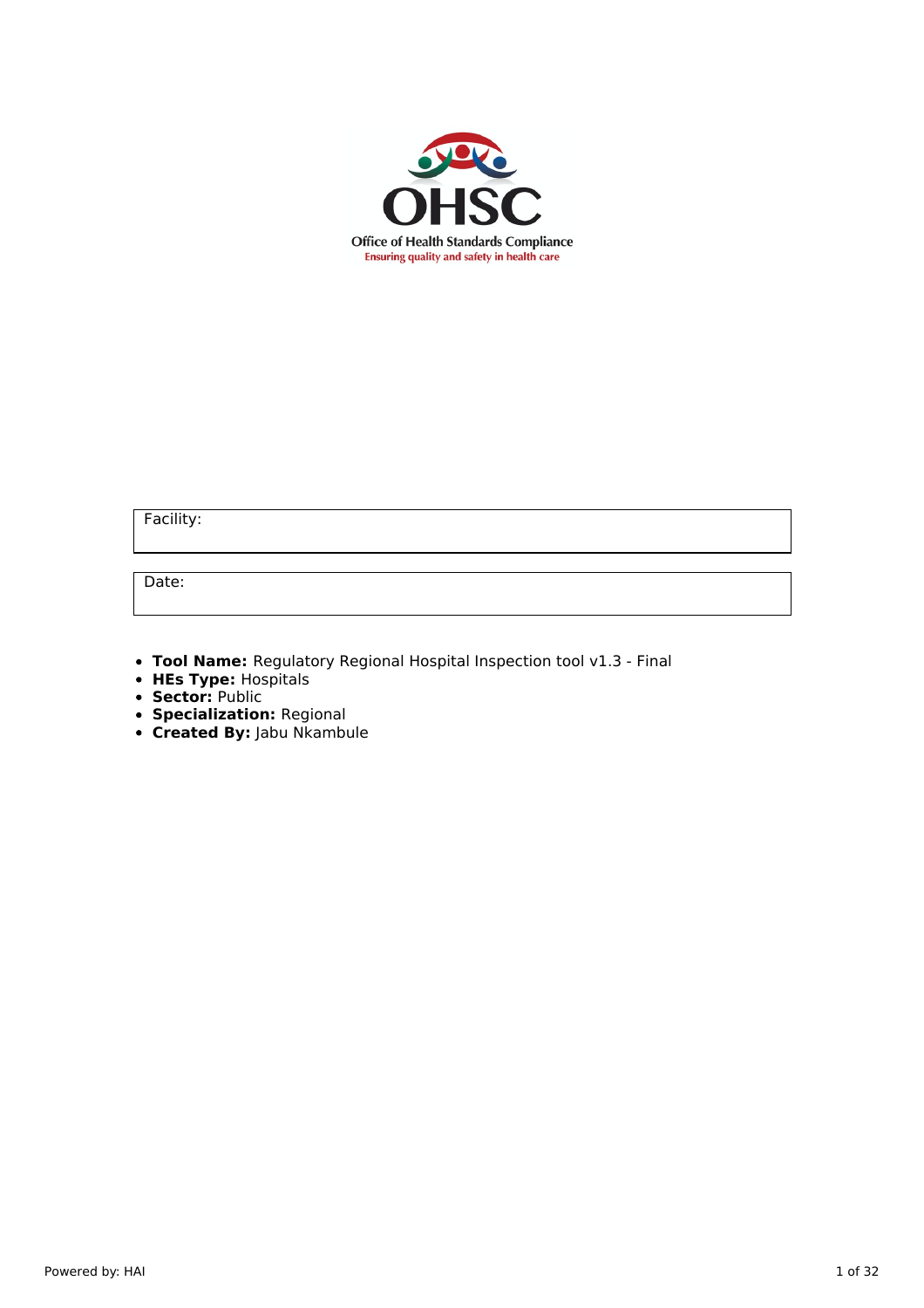# **30 Isolation Ward**

# **Domain 30.1 USER RIGHTS**

**Sub Domain 30.1.1 4** User information

**Standard 30.1.1.1 4(1)** The health establishment must ensure that users are provided with adequate information about the health care services available at the health establishment and information about accessing those services.

# **Criterion 30.1.1.1.1 4(2)(a)(iii) The health establishment must provide users with information relating to visiting hours where relevant.**

**30.1.1.1.1.1** The visiting hours or restrictions on visiting for the unit are indicated at the entrance to the unit.

# **Assessment type:** Observation - **Risk rating:** Essential measure

Visiting hours or restrictions on visiting(if any) must be displayed at the entrance to the unit. Not applicable: Where the visiting hours in the unit are the same as the general visiting hours displayed at the entrance to the health establishment.

| <b>Score</b> | <b>Comment</b> |
|--------------|----------------|
|              |                |
|              |                |

# **Domain 30.2 CLINICAL GOVERNANCE AND CLINICAL CARE**

**Sub Domain 30.2.1 6** User health records and management

**Standard 30.2.1.1 6(1)** The health establishment must ensure that health records of health care users are protected, managed and kept confidential in line with section 14, 15 and 17 of the Act. **Criterion 30.2.1.1.1 6(2)(b) The health establishment must ensure confidentiality of health records.**

**30.2.1.1.1.1** Confidentiality of health records is maintained.

**Assessment type:** Observation - **Risk rating:** Essential measure

Observe how user health records are managed in the unit and determine whether unauthorised individuals would be able to access the information in the health records. This includes but not limited to the health records of users admitted to the unit, health records being used for clinical audits or other administrative purposes or health records outside the records storage area or room of the unit for any other reason. Such records should be kept in a manner that safeguards against unauthorised access to the content of the health record. User records may be placed at the foot end of the bed but must not be left open for people to be able to read them when a health care provider is not present. Not applicable: Never

| <b>Score</b> | <b>Comment</b> |
|--------------|----------------|
|              |                |
|              |                |

**Standard 30.2.1.2 6(3)** The health establishment must create and maintain a system of health records of users in accordance with the requirements of section 13 of the Act.

**Criterion 30.2.1.2.1 6(4)(b) The health establishment must record information relating to the examination and health care interventions of users.**

**30.2.1.2.1.1** A clinical assessment and management plan for the user is recorded in the user health record.

# **Assessment type:** Patient record audit - **Risk rating:** Vital measure

Request the records of three users who have been admitted in the unit for at least three days at the time of inspection and verify compliance with statutory requirements for record keeping. Score 1 if the aspect is compliant and 0 if not compliant.

| <b>Score</b> | Comment |  |
|--------------|---------|--|
|--------------|---------|--|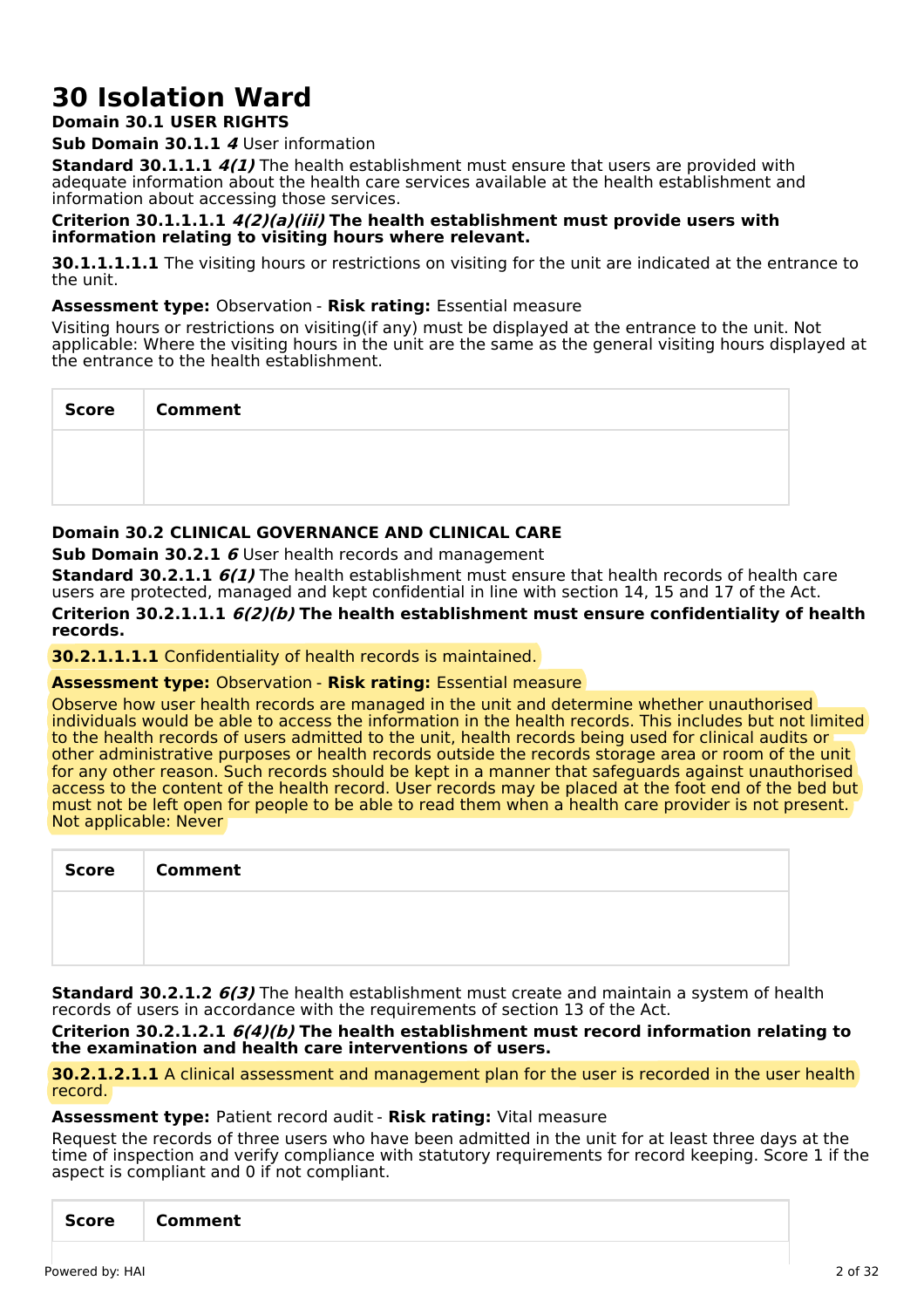# Unit 1 Health record 1

| <b>Aspects</b>                                                                          | <b>Score</b> | <b>Comment</b> |
|-----------------------------------------------------------------------------------------|--------------|----------------|
| 1. Vital signs                                                                          |              |                |
| 2. Physical examination findings                                                        |              |                |
| 3. Investigations requested (where applicable)                                          |              |                |
| 4. Results of investigations (e.g. Laboratory or Radiology<br>results)                  |              |                |
| 5. Provisional diagnosis                                                                |              |                |
| 6. Treatment plan                                                                       |              |                |
| 7. Nursing care plan                                                                    |              |                |
| 8. Date of each entry                                                                   |              |                |
| 9. Time of each entry                                                                   |              |                |
| 10. Each entry signed by health care provider making entry.                             |              |                |
| 11. Designation of signatory                                                            |              |                |
| 12. Daily day-time progress notes                                                       |              |                |
| 13. Daily night-time progress notes                                                     |              |                |
| 14. Medicines administered (signed, dated, time of<br>administration and dose recorded) |              |                |

# Unit 2 Health record 2

| <b>Aspects</b>                                                         | <b>Score</b> | Comment |
|------------------------------------------------------------------------|--------------|---------|
| 1. Vital signs                                                         |              |         |
| 2. Physical examination findings                                       |              |         |
| 3. Investigations requested (where applicable)                         |              |         |
| 4. Results of investigations (e.g. Laboratory or Radiology<br>results) |              |         |
| 5. Provisional diagnosis                                               |              |         |
| 6. Treatment plan                                                      |              |         |
| 7. Nursing care plan                                                   |              |         |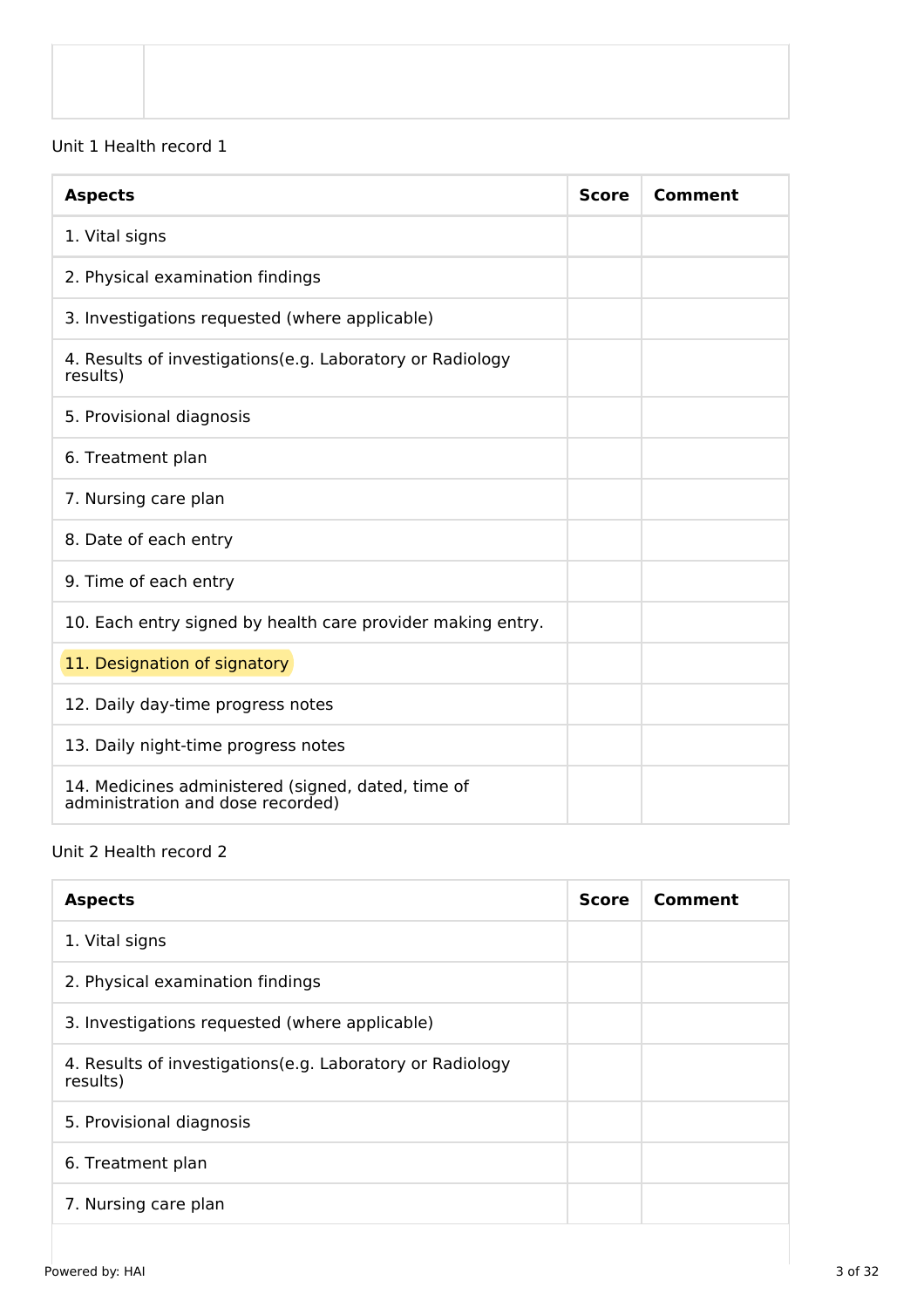| 8. Date of each entry                                                                   |  |
|-----------------------------------------------------------------------------------------|--|
| 9. Time of each entry                                                                   |  |
| 10. Each entry signed by health care provider making entry.                             |  |
| 11. Designation of signatory                                                            |  |
| 12. Daily day-time progress notes                                                       |  |
| 13. Daily night-time progress notes                                                     |  |
| 14. Medicines administered (signed, dated, time of<br>administration and dose recorded) |  |

# Unit 3 Health record 3

| <b>Aspects</b>                                                                          | <b>Score</b> | Comment |
|-----------------------------------------------------------------------------------------|--------------|---------|
| 1. Vital signs                                                                          |              |         |
| 2. Physical examination findings                                                        |              |         |
| 3. Investigations requested (where applicable)                                          |              |         |
| 4. Results of investigations(e.g. Laboratory or Radiology<br>results)                   |              |         |
| 5. Provisional diagnosis                                                                |              |         |
| 6. Treatment plan                                                                       |              |         |
| 7. Nursing care plan                                                                    |              |         |
| 8. Date of each entry                                                                   |              |         |
| 9. Time of each entry                                                                   |              |         |
| 10. Each entry signed by health care provider making entry.                             |              |         |
| 11. Designation of signatory                                                            |              |         |
| 12. Daily day-time progress notes                                                       |              |         |
| 13. Daily night-time progress notes                                                     |              |         |
| 14. Medicines administered (signed, dated, time of<br>administration and dose recorded) |              |         |

**Standard 30.2.1.3 6(5)** The health establishment must have a formal process to be followed when obtaining informed consent from the user.

**Criterion 30.2.1.3.1 6 A documented procedure which describes the information to be collected and discussed during the process to obtain informed consent is implemented, in accordance with Chapter 2 of the National Health Act(Section 7).**

**30.2.1.3.1.1** Health care providers correctly complete forms used for informed consent.

**Assessment type:** Patient record audit - **Risk rating:** Non negotiable measure

Request three health records of users admitted in the unit at the time of inspection who gave consent to operation or procedure or medical treatment. Examine the consent forms to verify whether they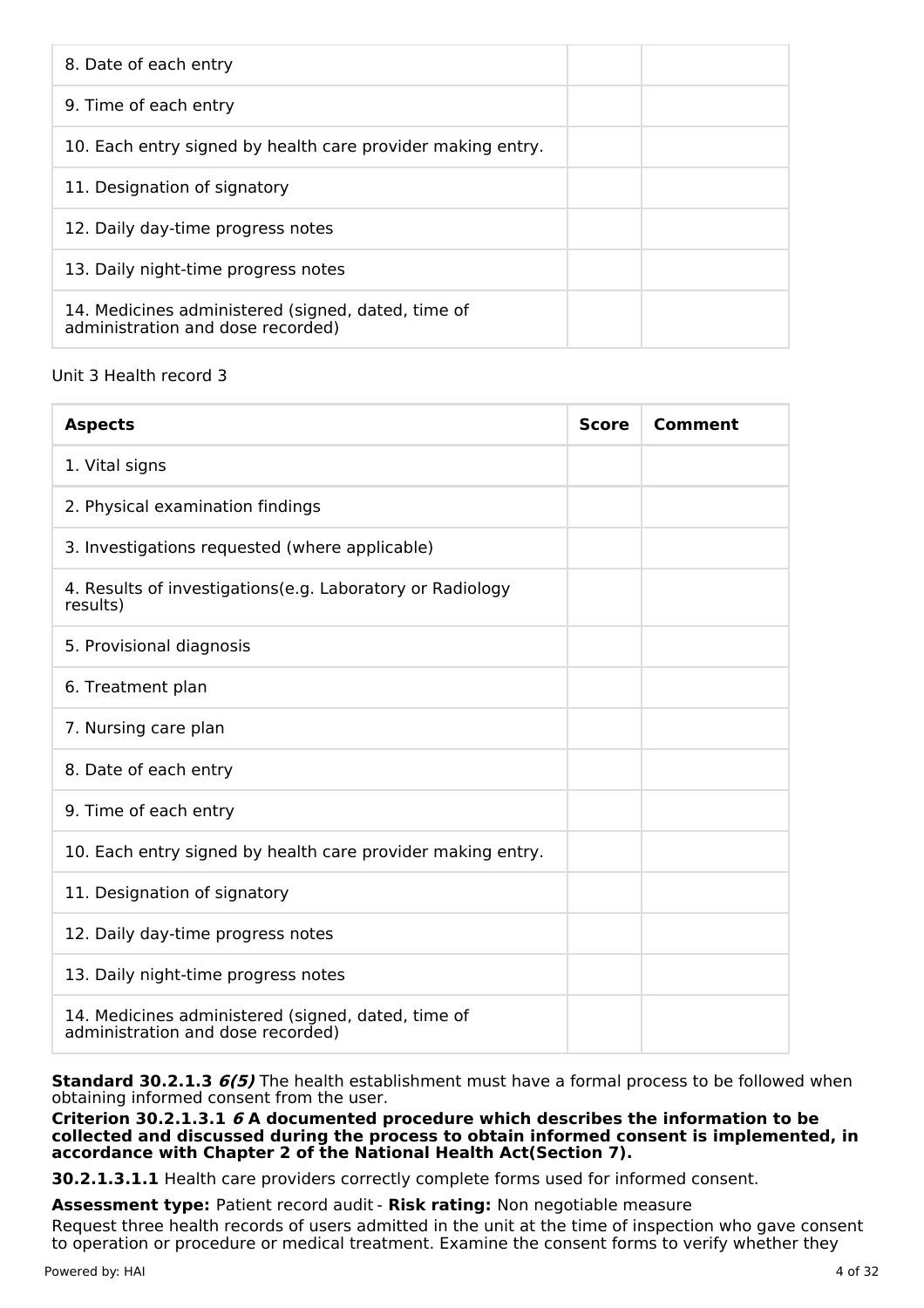comply with the aspects listed below. Score 1 if the aspect is compliant and 0 if not compliant.

| <b>Score</b> | <b>Comment</b> |
|--------------|----------------|
|              |                |
|              |                |

# Unit 1 Health record 1

| <b>Aspects</b>                                                                                                                                                                                                                                                                                                                                                                                                                                                                                                                                                                                                                                                                                                                                                         | <b>Score</b> | <b>Comment</b> |
|------------------------------------------------------------------------------------------------------------------------------------------------------------------------------------------------------------------------------------------------------------------------------------------------------------------------------------------------------------------------------------------------------------------------------------------------------------------------------------------------------------------------------------------------------------------------------------------------------------------------------------------------------------------------------------------------------------------------------------------------------------------------|--------------|----------------|
| 1. Signatory providing consent was legally entitled to give informed<br>consent. Explanatory note: As described in the National Health Act, this<br>may be a person authorised by the court (e.g. a curator), or in order of<br>priority, the user's spouse, partner, parent, grandparent, major child, or<br>brother or sister. In an emergency, lifesaving procedures may be<br>authorised by the health care provider, if "the treatment is limited to<br>what is immediately necessary to save life or avoid significant<br>deterioration in the user's health" HPCSA, Booklet 4. In the case of a<br>child, the age to give consent is over 12 years in accordance with<br>sections $129(2)(a)(b)$ and $129(3)(a)(b)(c)$ of the Children's Act, No 38 of<br>2005. |              |                |
| 2. Exact nature of operation/procedure or treatment, including site and<br>side, where relevant                                                                                                                                                                                                                                                                                                                                                                                                                                                                                                                                                                                                                                                                        |              |                |
| 3. User's full names appear on consent form.                                                                                                                                                                                                                                                                                                                                                                                                                                                                                                                                                                                                                                                                                                                           |              |                |
| 4. Age of user                                                                                                                                                                                                                                                                                                                                                                                                                                                                                                                                                                                                                                                                                                                                                         |              |                |
| 5. Consent form is signed by user, his/her legal guardian (for minors) or<br>person legally responsible for the user (adults with diminished mental<br>capacity)                                                                                                                                                                                                                                                                                                                                                                                                                                                                                                                                                                                                       |              |                |
| 6. Consent form is signed by health care provider who will perform<br>procedure or delegated person.                                                                                                                                                                                                                                                                                                                                                                                                                                                                                                                                                                                                                                                                   |              |                |
| 7. Consent form is dated.                                                                                                                                                                                                                                                                                                                                                                                                                                                                                                                                                                                                                                                                                                                                              |              |                |
| 8. All entries on form are legible.                                                                                                                                                                                                                                                                                                                                                                                                                                                                                                                                                                                                                                                                                                                                    |              |                |
| <i>Reference:</i><br>https://www.hpcsa.co.za/Uploads/Professional Practice/Ethics Booklet.pdf                                                                                                                                                                                                                                                                                                                                                                                                                                                                                                                                                                                                                                                                          |              |                |

# Unit 2 Health record 2

| <b>Aspects</b>                                                                                                                                                                                                                                                                                                                                                                                                                                                                                                                                                                                                                                                                                                                                                         | <b>Score</b> | Comment |
|------------------------------------------------------------------------------------------------------------------------------------------------------------------------------------------------------------------------------------------------------------------------------------------------------------------------------------------------------------------------------------------------------------------------------------------------------------------------------------------------------------------------------------------------------------------------------------------------------------------------------------------------------------------------------------------------------------------------------------------------------------------------|--------------|---------|
| 1. Signatory providing consent was legally entitled to give informed<br>consent. Explanatory note: As described in the National Health Act, this<br>may be a person authorised by the court (e.g. a curator), or in order of<br>priority, the user's spouse, partner, parent, grandparent, major child, or<br>brother or sister. In an emergency, lifesaving procedures may be<br>authorised by the health care provider, if "the treatment is limited to<br>what is immediately necessary to save life or avoid significant<br>deterioration in the user's health" HPCSA, Booklet 4. In the case of a<br>child, the age to give consent is over 12 years in accordance with<br>sections $129(2)(a)(b)$ and $129(3)(a)(b)(c)$ of the Children's Act, No 38 of<br>2005. |              |         |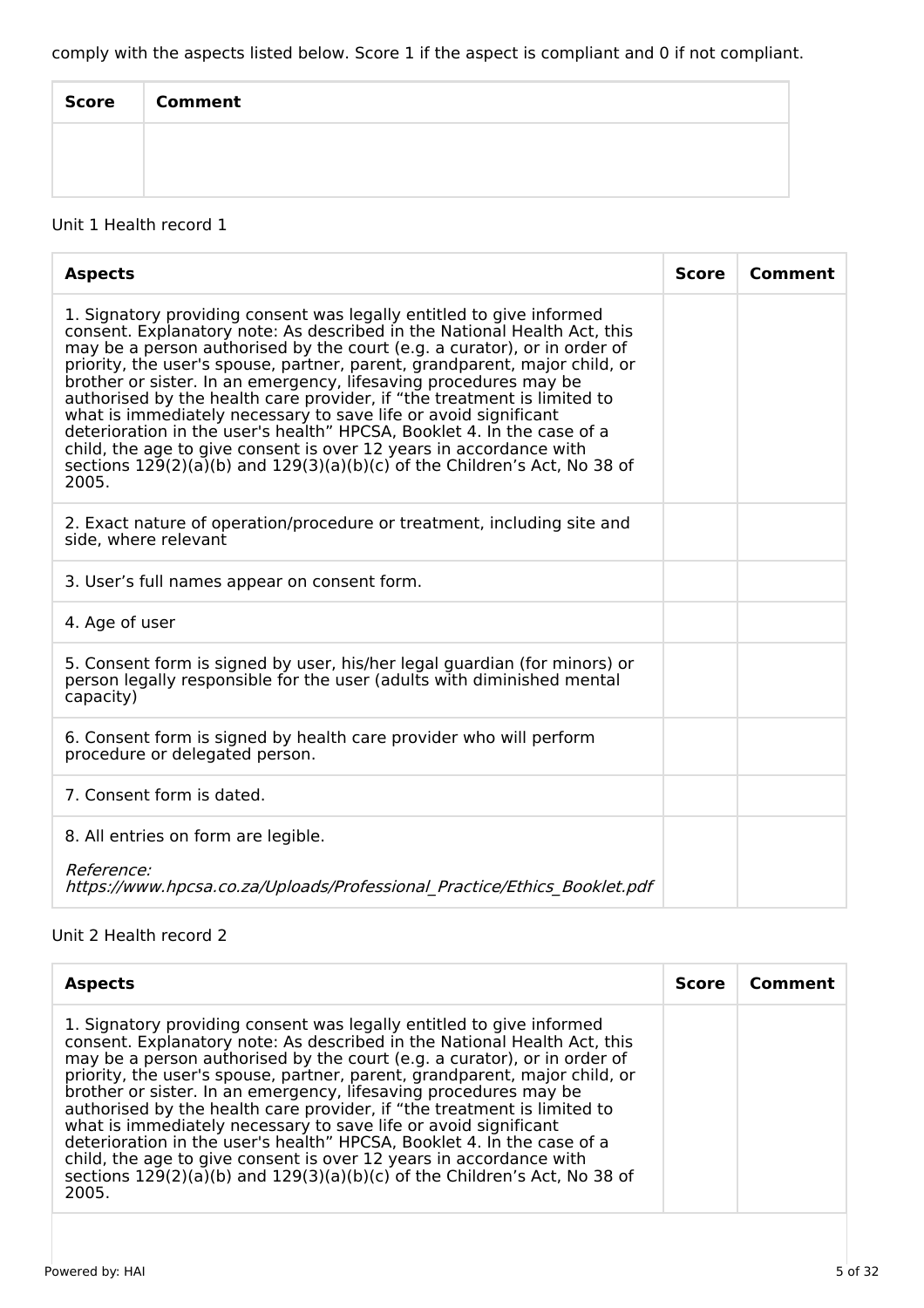| 2. Exact nature of operation/procedure or treatment, including site and<br>side, where relevant                                                                  |  |
|------------------------------------------------------------------------------------------------------------------------------------------------------------------|--|
| 3. User's full names appear on consent form.                                                                                                                     |  |
| 4. Age of user                                                                                                                                                   |  |
| 5. Consent form is signed by user, his/her legal guardian (for minors) or<br>person legally responsible for the user (adults with diminished mental<br>capacity) |  |
| 6. Consent form is signed by health care provider who will perform<br>procedure or delegated person.                                                             |  |
| 7. Consent form is dated.                                                                                                                                        |  |
| 8. All entries on form are legible.                                                                                                                              |  |
| <i>Reference:</i><br>https://www.hpcsa.co.za/Uploads/Professional Practice/Ethics Booklet.pdf                                                                    |  |

# Unit 3 Health record 3

| <b>Score</b> | Comment |
|--------------|---------|
|              |         |
|              |         |
|              |         |
|              |         |
|              |         |
|              |         |
|              |         |
|              |         |
|              |         |

# **Sub Domain 30.2.2 7** Clinical management

**Standard 30.2.2.1 7(1)** The health establishment must establish and maintain clinical management systems, structures and procedures that give effect to national policies and guidelines.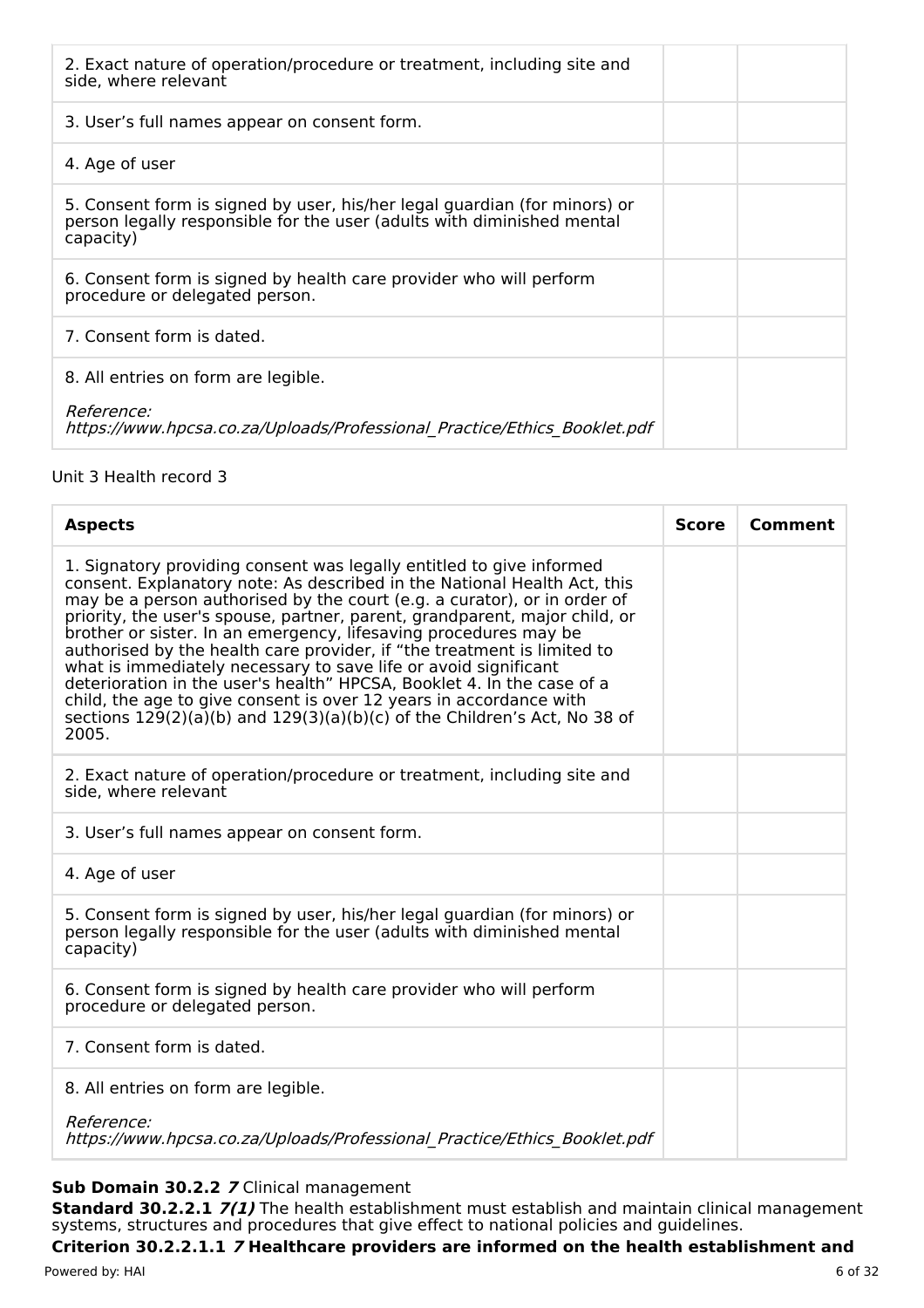# **their specific responsibilities.**

**30.2.2.1.1.1** Health care personnel have been informed about the Standard Operating Procedures of the unit and health establishment.

# **Assessment type:** Document - **Risk rating:** Essential measure

Documented evidence that personnel have been informed about the Standard Operating Procedures of the unit and health establishment must be available. This could include but is not limited to distribution lists which include personnel signatures to indicate they have read and understood the document (which must be dated and signed),proof of attendance at meetings where policies, guidelines and standard operating procedures are discussed, or similar evidence for electronic distribution. Score 1 if such evidence is available and score 0 if it is not available.

| Score   Comment |
|-----------------|
|                 |
|                 |

| <b>Aspects</b>                                       | <b>Score</b> | Comment |
|------------------------------------------------------|--------------|---------|
| 1. Confidentiality of user health records            |              |         |
| 2. Obtaining informed consent                        |              |         |
| 3. Identification of users                           |              |         |
| 4. Conducting and acting on risk assessment of users |              |         |
| 5. Management of emergency resuscitations            |              |         |
| 6. Management of users with contagious infections    |              |         |
| 7. Standard precautions                              |              |         |
| 8. Management of adverse events                      |              |         |
| 9. Safe administration of blood                      |              |         |
| 10. Management of needle stick and sharps            |              |         |

**Standard 30.2.2.2 7(2)** (b) A health establishment must establish and maintain systems, structures and programmes to manage clinical risk.

#### **Criterion 30.2.2.2.1 7 The health establishment implements process to ensure environmental cleanliness.**

**30.2.2.2.1.1** All work completed is verified by the cleaning supervisor or delegated health care personnel.

#### **Assessment type:** Document - **Risk rating:** Essential measure

Daily inspections will ensure the cleanliness of the building. The person responsible for overseeing the cleaning service must inspect the building daily to confirm that cleaning has been carried out according to the schedule and that all areas attended to have been effectively cleaned. Monitoring tools (e.g. checklists/tick sheets) listing all cleaning tasks must be completed for each room or area. Not applicable: Never

| <b>Score</b> | <b>Comment</b> |
|--------------|----------------|
|              |                |
|              |                |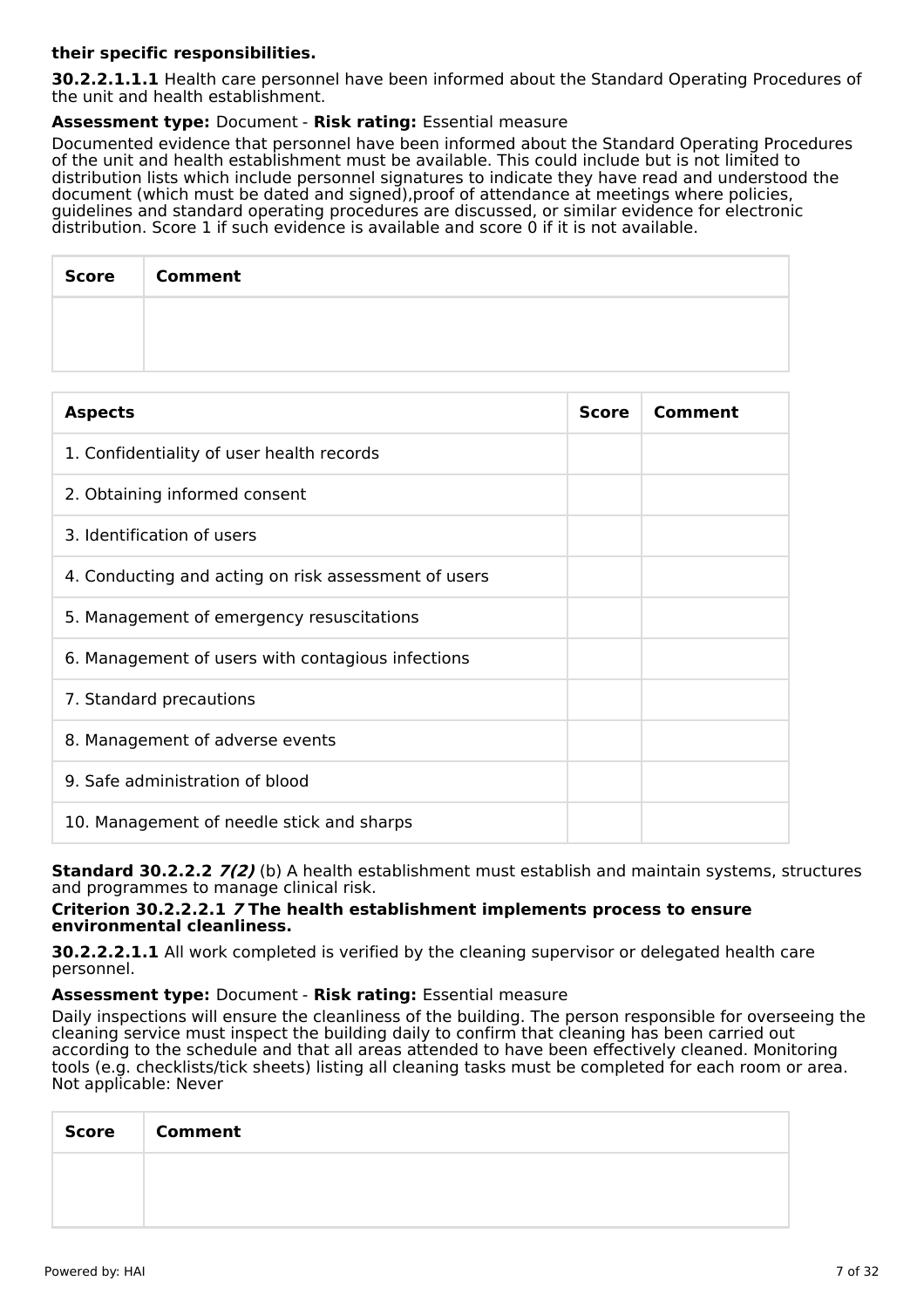#### **30.2.2.2.1.2** The unit is observed to be clean.

# **Assessment type:** Observation - **Risk rating:** Vital measure

Inspector to observe general cleanliness of the unit including but not limited to whether the unit is free of dirt, dust and stains. Not applicable: Never

| Score | <b>Comment</b> |
|-------|----------------|
|       |                |
|       |                |

#### **Criterion 30.2.2.2.2 7 Procedures to minimise the risk of health care-associated infections must be implemented.**

**30.2.2.2.2.1** The incidence of commonly occurring health care-associated infections is monitored monthly.

#### **Assessment type:** Document - **Risk rating:** Vital measure

Users receiving care in the isolation unit are at high risk of contracting health care-associated infections and are at high risk of significant harm from such infections. This will include but not limited to blood cultures, catheter tips ,central lines tips sent to laboratory for assessment. The occurrence of health care-associated infections must be monitored closely and reported to the infection prevention and control team for analysis and interpretation. Not applicable: Never

| Score   Comment |
|-----------------|
|                 |
|                 |

**30.2.2.2.2.2** Procedures to reduce the incidence of commonly occurring health care-associated infections are implemented.

#### **Assessment type:** Document - **Risk rating:** Vital measure

This includes, but is not limited to, the implementation of care bundles, such as catheter-acquired urinary tract infection (CAUTI), central line-associated bloodstream infection (CLABSI), surgical site infection (SSI) and ventilator-associated pneumonia(VAP) explanatory note: Not applicable to health establishment who do not ventilate users. Not applicable: Never

| Score   Comment |
|-----------------|
|                 |
|                 |

**30.2.2.2.2.3** Action is taken to improve compliance where gaps are identified.

# **Assessment type:** Document - **Risk rating:** Vital measure

Should the audit demonstrate incomplete adherence to the procedures, action must be taken to improve compliance. This includes, but is not limited to, quality improvement plans. Not applicable: Where no gaps are identified.

| <b>Score</b> | <b>Comment</b> |
|--------------|----------------|
|              |                |
|              |                |

#### **Criterion 30.2.2.2.3 7 Implementation of standard operating procedures must be monitored.**

**30.2.2.2.3.1** The storage of sterile packs ensures the integrity of materials.

**Assessment type:** Observation - **Risk rating:** Essential measure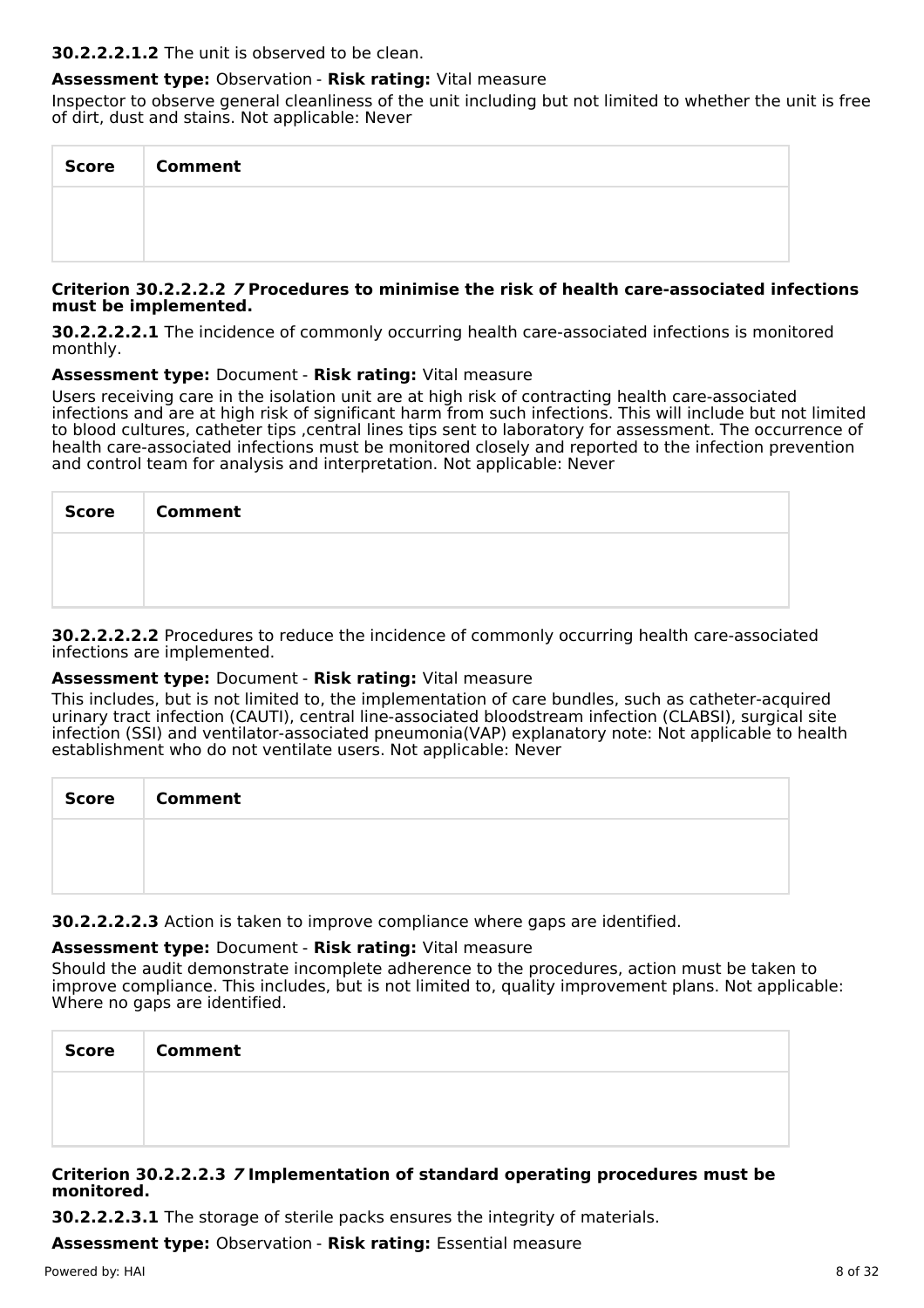The manner in which sterile packs are stored must prevent physical damage to packages, avoid exposure of packages to moisture. Packages should not be stored in a manner that will crush, bend, puncture, or compress them. Therefore, packs should not be wet or have water damage, they should be intact(not opened or torn). Not applicable: Never

| <b>Score</b> | <b>Comment</b> |
|--------------|----------------|
|              |                |
|              |                |

#### **Criterion 30.2.2.2.4 7 The management of used and soiled linen must meet infection prevention and control requirements.**

**30.2.2.2.4.1** The isolation unit has a designated, access-controlled area for the storage of dirty linen.

**Assessment type:** Observation - **Risk rating:** Essential measure The area used to store dirty linen must have a door which is kept shut. Not applicable: Never

| <b>Score</b> | <b>Comment</b> |
|--------------|----------------|
|              |                |
|              |                |

**30.2.2.2.4.2** Dirty linen trolleys are not overflowing.

# **Assessment type:** Observation - **Risk rating:** Essential measure

Linen must be collected frequently enough to avoid excessive accumulation of dirty linen. Not applicable: Never

| Score   Comment |
|-----------------|
|                 |
|                 |

#### **Criterion 30.2.2.2.5 7 The health establishment must have a functional quality management system**

**30.2.2.2.5.1** Quality improvement plans are developed by health care personnel.

#### **Assessment type:** Document - **Risk rating:** Vital measure

Request the quality improvement plan of the unit from the previous six months. Verify whether the aspects listed below are documented. Score if aspect is documented and 0 if not. NB: Score not applicable where no gaps have been identified.

| <b>Score</b> | <b>Comment</b> |
|--------------|----------------|
|              |                |
|              |                |

| <b>Aspects</b>                                        | <b>Score</b> | Comment |
|-------------------------------------------------------|--------------|---------|
| 1. Gaps identified                                    |              |         |
| 2. Activities required or implemented to address gaps |              |         |
| 3. Healthcare personnel responsible                   |              |         |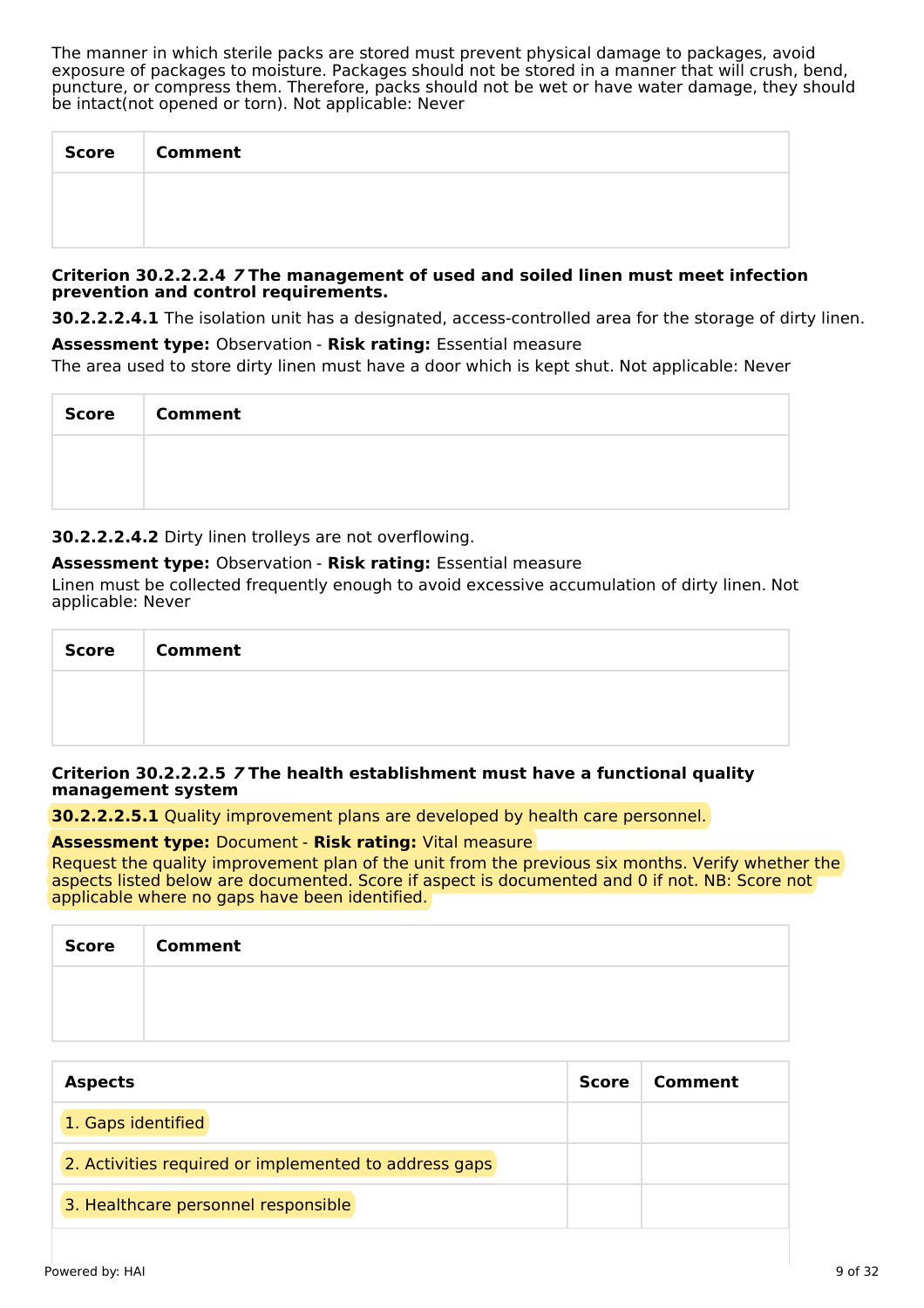| 4 Time fr<br>4. Time frames |
|-----------------------------|
|-----------------------------|

**30.2.2.2.5.2** Corrective action has been taken to improve the quality of service provided where gaps are identified.

#### **Assessment type:** Patient record audit - **Risk rating:** Vital measure Evidence must be available that the action specified in the quality improvement plan was implemented. Not applicable: Where there were no gaps identified.

| <b>Score</b> | <b>Comment</b> |  |  |  |
|--------------|----------------|--|--|--|
|              |                |  |  |  |
|              |                |  |  |  |

#### **Criterion 30.2.2.2.6 7 Communication systems must be available and functional to facilitate adequate user care, and safety of user and health care personnel.**

**30.2.2.2.6.1** Functional, accessible telephones are available in the unit.

#### **Assessment type:** Observation - **Risk rating:** Essential measure

Maintaining and sustaining communication is essential for user safety. Telephones must be functional and available in the unit. Not applicable: Never

| <b>Score</b> | <b>Comment</b> |
|--------------|----------------|
|              |                |
|              |                |

#### **Criterion 30.2.2.2.7 7 Standardised procedures to identify and mitigate clinical risk must be implemented during the care of vulnerable users.**

**30.2.2.2.7.1** Risk assessments are conducted for frail or aged users to identify those users at high risk of falls or developing pressure sores.

# **Assessment type:** Patient record audit - **Risk rating:** Vital measure

Select three health records of frail and/or aged users admitted to the ward at the time of inspection. Check if a formal risk assessment was completed on admission, such as the Waterlow or Norton scale to determine the user's risk for developing pressure sores and the Morse falls scale to determine the user's risk of falling. Score 1 if the aspect is compliant and 0 if it is not compliant. Score Not applicable where there were no frail or aged users at the time of inspection.

| <b>Score</b> | <b>Comment</b> |
|--------------|----------------|
|              |                |
|              |                |

| <b>Aspects</b>     | Score | Comment |
|--------------------|-------|---------|
| 1. Health record 1 |       |         |
| 2. Health record 2 |       |         |
| 3. Health record 3 |       |         |

# **Criterion 30.2.2.2.8 7 The health establishment must implement systems to ensure that blood and blood products are available and administered safely.**

**30.2.2.2.8.1** Administration of blood is recorded.

**Assessment type:** Patient record audit - **Risk rating:** Vital measure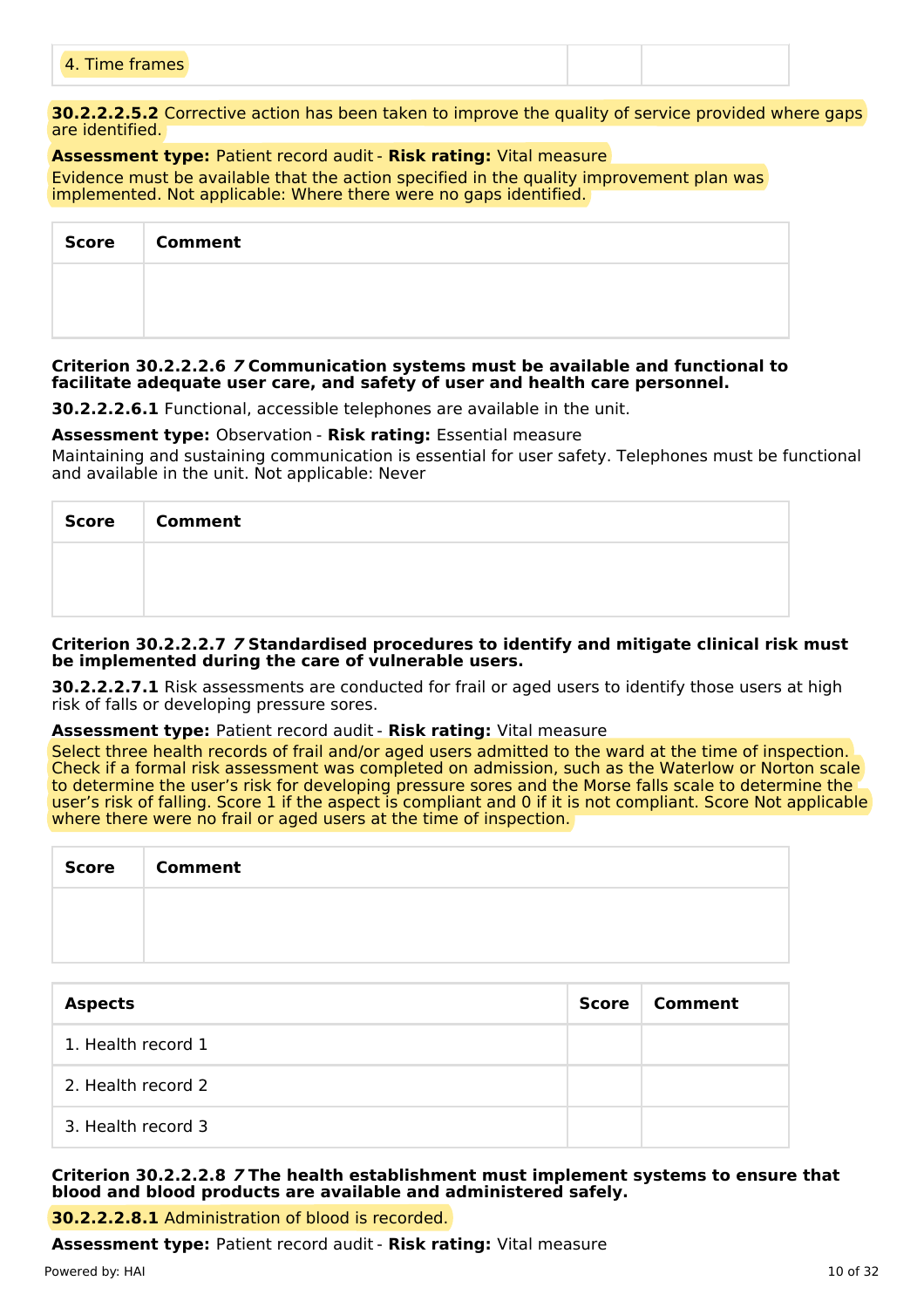Select the health records of three users admitted in the unit who had blood administered and verify whether the aspects listed below are documented. Score 1 if the aspect is documented and 0 if not documented. NB: Score Not applicable if there were no users who had blood administered.

| <b>Score</b> | <b>Comment</b> |
|--------------|----------------|
|              |                |
|              |                |

#### Unit 1 Health record 1

| <b>Aspects</b>                                                                                                                                                                                                                                                                                                             | <b>Score</b> | Comment |
|----------------------------------------------------------------------------------------------------------------------------------------------------------------------------------------------------------------------------------------------------------------------------------------------------------------------------|--------------|---------|
| 1. Clinical indication for blood or blood products                                                                                                                                                                                                                                                                         |              |         |
| 2. Type of blood product required.                                                                                                                                                                                                                                                                                         |              |         |
| 3. Informed consent completed and signed.                                                                                                                                                                                                                                                                                  |              |         |
| 4. Confirmation of type of blood product prior to<br>administration                                                                                                                                                                                                                                                        |              |         |
| 5. User's documentation checked prior to administration.<br>Explanatory note: The unit of blood has a tag that has user<br>details, donor details, blood type, date when blood was<br>donated, rhesus factor and expiry date. These details must<br>be cross-checked with the user information prior to<br>administration. |              |         |
| 6. Confirmation of user's identity prior to administration                                                                                                                                                                                                                                                                 |              |         |
| 7. User's vital signs recorded and documented prior to<br>administration.                                                                                                                                                                                                                                                  |              |         |
| 8. User's vital signs recorded and documented during<br>administration of blood                                                                                                                                                                                                                                            |              |         |
| 9. User's vital signs recorded and documented for 12 hours<br>after administration                                                                                                                                                                                                                                         |              |         |
| 10. Details of transfusion recorded. Explanatory note: This<br>must include the start and finish time, how many units were<br>administered, any reaction, and observations.                                                                                                                                                |              |         |

# Unit 2 Health record 2

| <b>Aspects</b>                                                      | <b>Score</b> | Comment |
|---------------------------------------------------------------------|--------------|---------|
| 1. Clinical indication for blood or blood products                  |              |         |
| 2. Type of blood product required.                                  |              |         |
| 3. Informed consent completed and signed.                           |              |         |
| 4. Confirmation of type of blood product prior to<br>administration |              |         |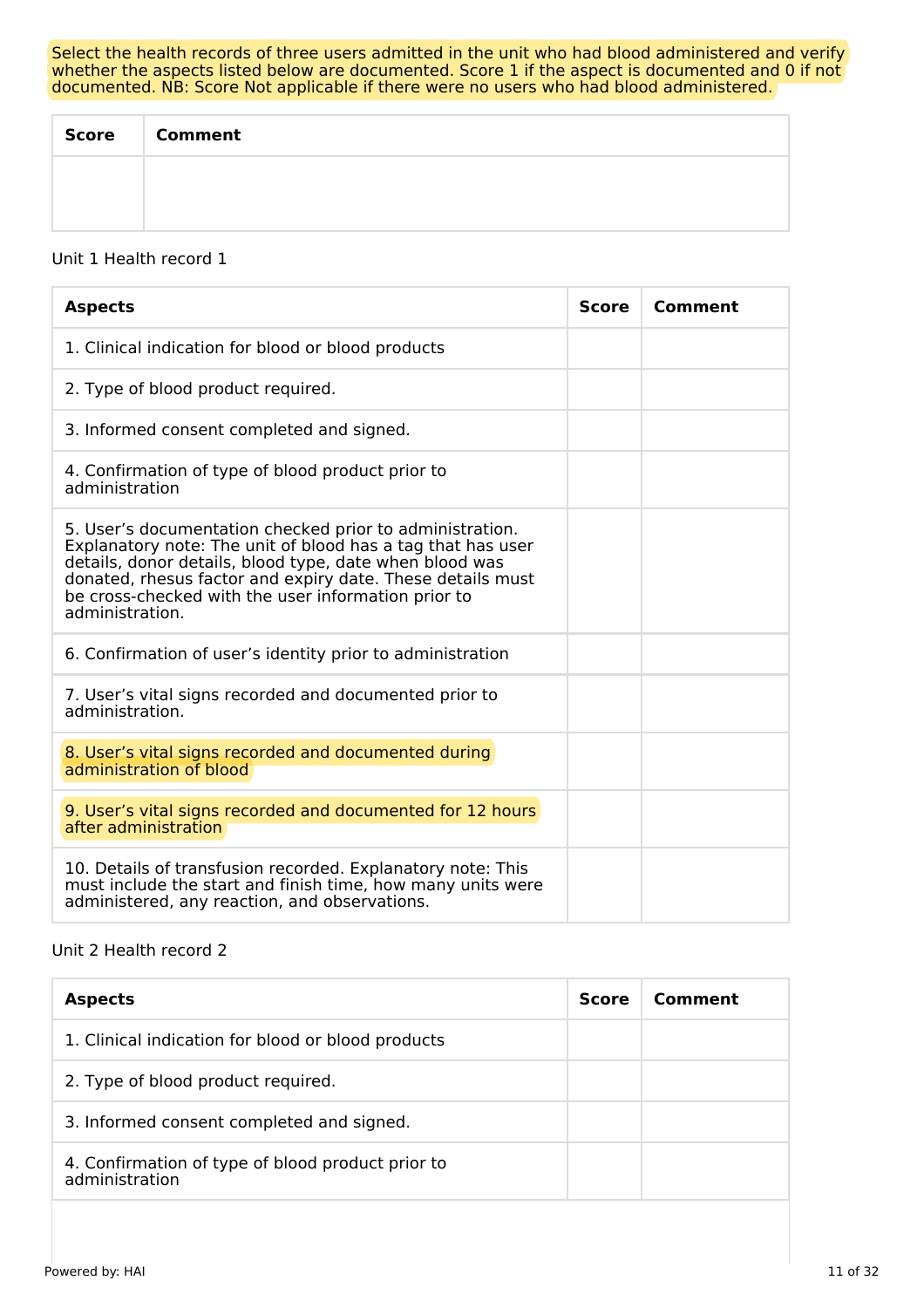| 5. User's documentation checked prior to administration.<br>Explanatory note: The unit of blood has a tag that has user<br>details, donor details, blood type, date when blood was<br>donated, rhesus factor and expiry date. These details must<br>be cross-checked with the user information prior to<br>administration. |
|----------------------------------------------------------------------------------------------------------------------------------------------------------------------------------------------------------------------------------------------------------------------------------------------------------------------------|
| 6. Confirmation of user's identity prior to administration                                                                                                                                                                                                                                                                 |
| 7. User's vital signs recorded and documented prior to<br>administration.                                                                                                                                                                                                                                                  |
| 8. User's vital signs recorded and documented during<br>administration of blood                                                                                                                                                                                                                                            |
| 9. User's vital signs recorded and documented for 12 hours<br>after administration                                                                                                                                                                                                                                         |
| 10. Details of transfusion recorded. Explanatory note: This<br>must include the start and finish time, how many units were<br>administered, any reaction, and observations.                                                                                                                                                |

# Unit 3 Health record 3

| <b>Aspects</b>                                                                                                                                                                                                                                                                                                             | <b>Score</b> | Comment |
|----------------------------------------------------------------------------------------------------------------------------------------------------------------------------------------------------------------------------------------------------------------------------------------------------------------------------|--------------|---------|
| 1. Clinical indication for blood or blood products                                                                                                                                                                                                                                                                         |              |         |
| 2. Type of blood product required.                                                                                                                                                                                                                                                                                         |              |         |
| 3. Informed consent completed and signed.                                                                                                                                                                                                                                                                                  |              |         |
| 4. Confirmation of type of blood product prior to<br>administration                                                                                                                                                                                                                                                        |              |         |
| 5. User's documentation checked prior to administration.<br>Explanatory note: The unit of blood has a tag that has user<br>details, donor details, blood type, date when blood was<br>donated, rhesus factor and expiry date. These details must<br>be cross-checked with the user information prior to<br>administration. |              |         |
| 6. Confirmation of user's identity prior to administration                                                                                                                                                                                                                                                                 |              |         |
| 7. User's vital signs recorded and documented prior to<br>administration.                                                                                                                                                                                                                                                  |              |         |
| 8. User's vital signs recorded and documented during<br>administration of blood                                                                                                                                                                                                                                            |              |         |
| 9. User's vital signs recorded and documented for 12 hours<br>after administration                                                                                                                                                                                                                                         |              |         |
| 10. Details of transfusion recorded. Explanatory note: This<br>must include the start and finish time, how many units were<br>administered, any reaction, and observations.                                                                                                                                                |              |         |

# **Criterion 30.2.2.2.9 7 Systems must be in place to facilitate user identification.**

**30.2.2.2.9.1** All users admitted to the unit wear identity bands or any other means of identification.

**Assessment type:** Observation - **Risk rating:** Essential measure Select three users in the ward and verify whether they are wearing identity bands or have any Powered by: HAI 12 of 32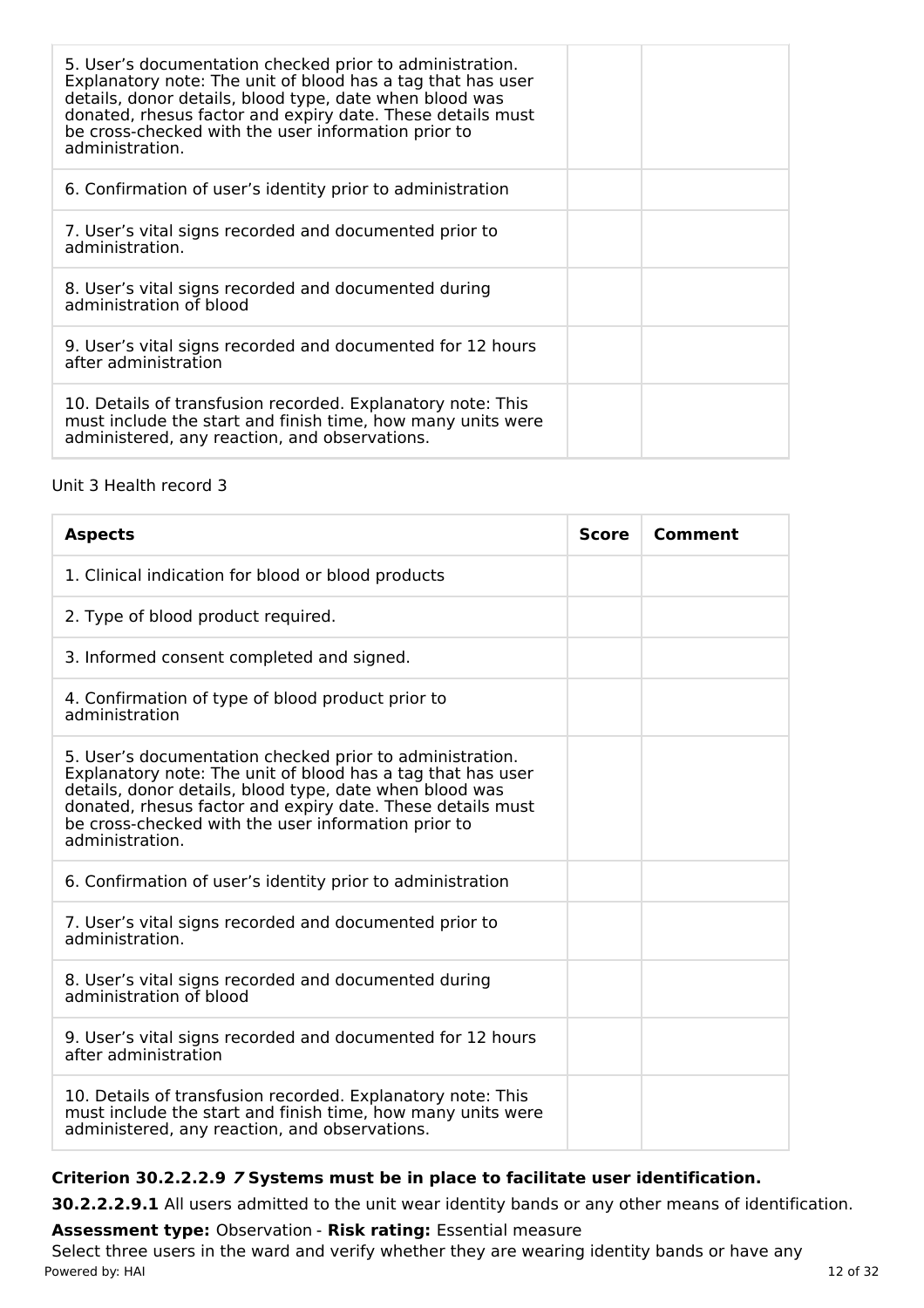identification. Score 1 if users are wearing identification and 0 if not.

| Score   Comment |
|-----------------|
|                 |
|                 |

| <b>Aspects</b> | <b>Score</b> | <b>Comment</b> |
|----------------|--------------|----------------|
| 1. User 1      |              |                |
| 2. User 2      |              |                |
| 3. User 3      |              |                |

#### **Criterion 30.2.2.2.10 7 The management of emergency resuscitations must be guided and monitored to improve user outcomes.**

**30.2.2.2.10.1** The emergency trolley in the unit is checked.

#### **Assessment type:** Document - **Risk rating:** Vital measure

The checks must be performed at the change of each shift and after every time the trolley is used. Check records from the previous 30 days. Not applicable: Never

| Score   Comment |
|-----------------|
|                 |
|                 |

**30.2.2.2.10.2** Emergency trolley is stocked with medicines and equipment.

#### **Assessment type:** Observation - **Risk rating:** Non negotiable measure

Inspect the contents of the emergency trolley against the aspects listed below. Score 1 if the aspect listed is available, functional and not expired (if applicable) and score 0 if the aspect is not available, not functional or expired (if applicable).

| Score Comment |
|---------------|
|               |
|               |

| <b>Aspects</b>                                         | <b>Score</b> | Comment |
|--------------------------------------------------------|--------------|---------|
| Devices to open and protect airway                     |              |         |
| 1. Laryngoscope handle                                 |              |         |
| 2. Curved blade for laryngoscope size 2 (adult)        |              |         |
| 3. Curved blade for laryngoscope size 3 (adult)        |              |         |
| 4. Curved blade for laryngoscope size 4 (adult)        |              |         |
| 5. Straight blade for laryngoscope size 1 (paediatric) |              |         |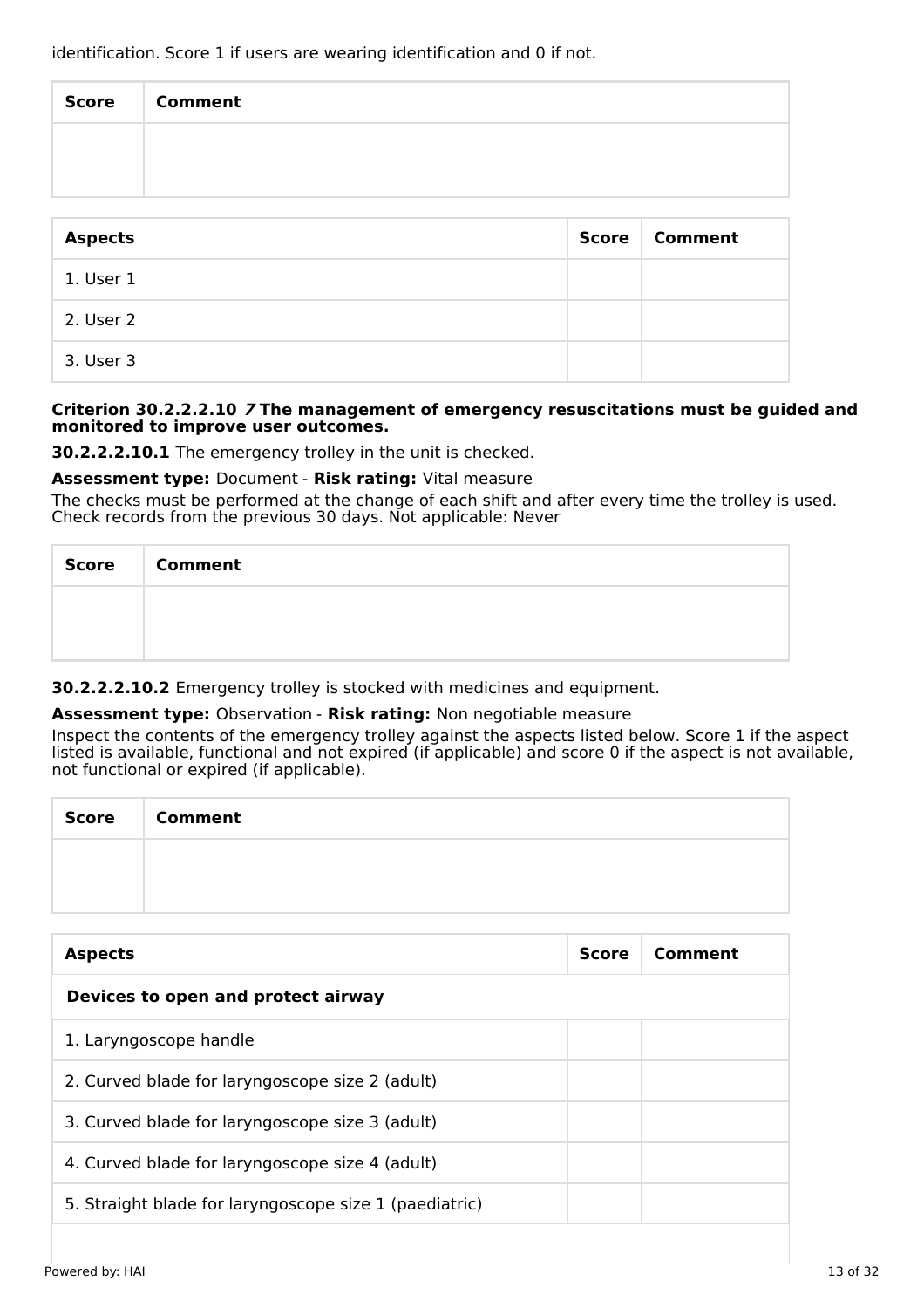| 6. Endotracheal tubes - uncuffed size 2.5mm (paediatric)   |
|------------------------------------------------------------|
| 7. Endotracheal tubes - uncuffed sizes 3mm (paediatric)    |
| 8. Endotracheal tubes - uncuffed size 3.5mm (paediatric)   |
| 9. Endotracheal tubes - uncuffed sizes 4.0mm (paediatric)  |
| 10. Endotracheal tubes - uncuffed size 4.5mm (paediatric)  |
| 11. Endotracheal tubes - uncuffed sizes 5.0mm (paediatric) |
| 12. Endotracheal tubes - uncuffed sizes 5.5mm (paediatric) |
| 13. Endotracheal tubes - cuffed sizes 3.0mm (paediatric)   |
| 14. Endotracheal tubes - cuffed sizes 3.5mm (paediatric)   |
| 15. Endotracheal tubes - cuffed sizes 4.0mm (paediatric)   |
| 16. Endotracheal tubes - cuffed sizes 4.5mm (paediatric)   |
| 17. Endotracheal tubes - cuffed sizes 5.0mm (paediatric)   |
| 18. Endotracheal tubes - cuffed sizes 5.5mm (paediatric)   |
| 19. Endotracheal tubes - cuffed sizes 6.0mm (paediatric)   |
| 20. Endotracheal tubes - cuffed sizes 6.5mm (paediatric)   |
| 21. Endotracheal tubes - cuffed sizes 7.0mm (adult)        |
| 22. Endotracheal tubes - cuffed sizes 7.5mm (adult)        |
| 23. Endotracheal tubes - cuffed sizes 8.0mm (adult)        |
| 24. Endotracheal tubes - cuffed sizes 8.5mm (adult         |
| 25. Oropharyngeal airway size 1 (small child)              |
| 26. Oropharyngeal airway size 2 (child)                    |
| 27. Oropharyngeal airway size 3 (adult)                    |
| 28. Oropharyngeal airway size 4 (medium adult)             |
| 29. Oropharyngeal airway size 5 (large adult)              |
| 30. Nasopharyngeal airway size 3                           |
| 31. Nasopharyngeal airway size 4                           |
| 32. Nasopharyngeal airway size 5                           |
| 33. Plaster or ties for endotracheal tubes                 |
| 34. Xylocaine spray or Lubricating gel                     |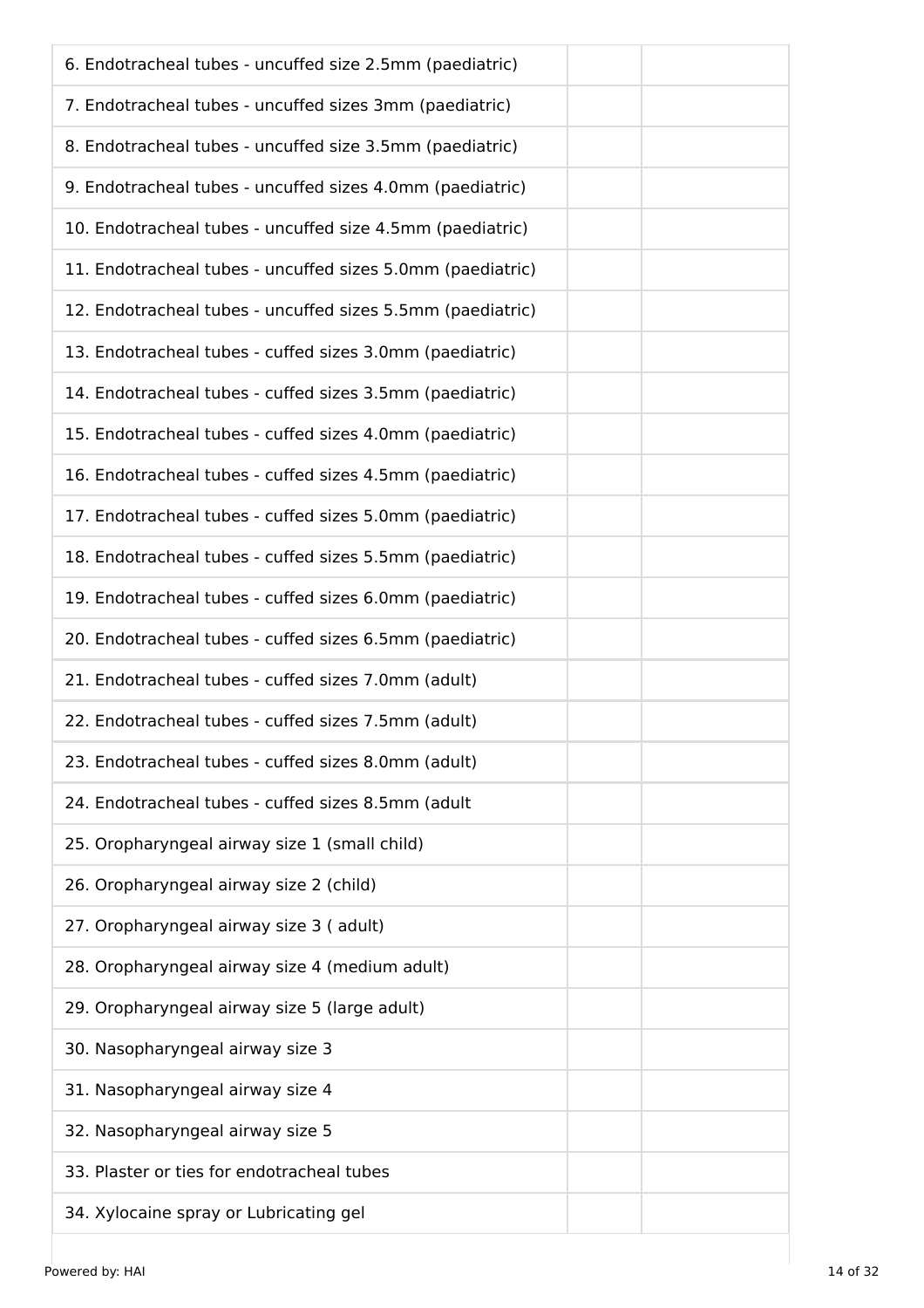| <b>Equipment for difficult Intubation</b>                                                                                                                                                                                                                                             |
|---------------------------------------------------------------------------------------------------------------------------------------------------------------------------------------------------------------------------------------------------------------------------------------|
| 35. Introducer                                                                                                                                                                                                                                                                        |
| 36. Laryngeal mask airway size 2                                                                                                                                                                                                                                                      |
| 37. Laryngeal mask airway size 3                                                                                                                                                                                                                                                      |
| 38. Laryngeal mask airway size 4                                                                                                                                                                                                                                                      |
| 39. Laryngeal mask airway size 5                                                                                                                                                                                                                                                      |
| 40. Magill forceps (adult)                                                                                                                                                                                                                                                            |
| 41. Magill forceps (paediatric)                                                                                                                                                                                                                                                       |
| Devices to deliver oxygen/ventilate users                                                                                                                                                                                                                                             |
| 42. Manual resuscitator device or bag and valve mask (adult)                                                                                                                                                                                                                          |
| 43. Manual resuscitator device or bag and valve mask<br>(paediatric)                                                                                                                                                                                                                  |
| 44. Oxygen masks                                                                                                                                                                                                                                                                      |
| 45. Oxygen supply - ready for use (portable). Explanatory<br>note: An oxygen cylinder fitted with regulator indicating<br>cylinder pressure and adjustable flowrate must be available.<br>Oxygen levels must not be below the minimum level<br>indicated in the oxygen cylinder gauge |
| <b>Equipment to diagnose and treat cardiac dysrhythmias</b>                                                                                                                                                                                                                           |
| 46. Automated external defibrillator (AED) or defibrillator<br>with pads, paddles and electrodes                                                                                                                                                                                      |
| 47. Cardiac arrest board                                                                                                                                                                                                                                                              |
| Devices to gain intravascular access                                                                                                                                                                                                                                                  |
| 48. Intravenous administration sets                                                                                                                                                                                                                                                   |
| 49. IV Cannulae                                                                                                                                                                                                                                                                       |
| <b>Medicine</b>                                                                                                                                                                                                                                                                       |
| 50. Emergency medicines according to local protocol are<br>available and have not expired.                                                                                                                                                                                            |

**30.2.2.2.10.3** Medical supplies and equipment for resuscitation are available.

# **Assessment type:** Observation - **Risk rating:** Vital measure

Inspect whether medical supplies and equipment used for resuscitation is available. The items may be available in the trolley or vicinity of the trolley. Score 1 if the aspect listed is available, functional and not expired (if applicable) and score 0 if the aspect is not available, not functional or expired (if applicable).

|--|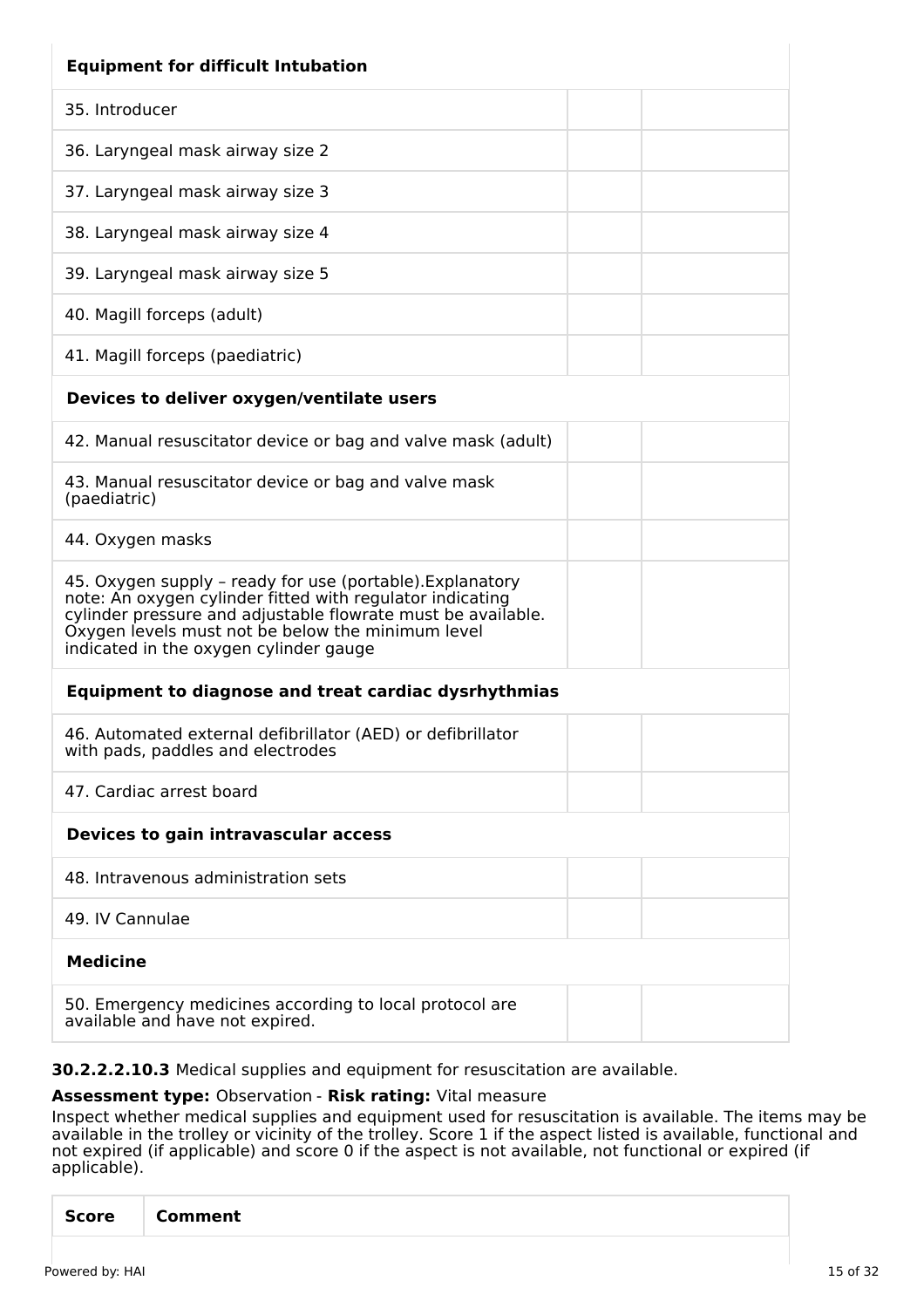| <b>Aspects</b>                                     | <b>Score</b> | <b>Comment</b> |
|----------------------------------------------------|--------------|----------------|
| 1. Chlorhexidine solution or Alcohol swabs         |              |                |
| 2. Eye protection                                  |              |                |
| 3. Facemask                                        |              |                |
| 4. Gloves                                          |              |                |
| 5. Spare batteries for laryngoscope                |              |                |
| 6. Spare bulb(where applicable)                    |              |                |
| 7. Syringe 2ml                                     |              |                |
| 8. Syringe 5ml                                     |              |                |
| 9. Syringe 20ml                                    |              |                |
| 10. Catheter tip syringe 50ml                      |              |                |
| 11. Needles size 16 G                              |              |                |
| 12. Needles pink 18 G                              |              |                |
| 13. Needles green 21G                              |              |                |
| 14. Scissors                                       |              |                |
| 15. Tourniquet                                     |              |                |
| 16. Stethoscope                                    |              |                |
| 17. Nasogastric tubes size 5 (paediatric)          |              |                |
| 18. Nasogastric tubes size 6 (paediatric)          |              |                |
| 19. Nasogastric tubes size 8 (paediatric)          |              |                |
| 20. Nasogastric tubes size 10 (paediatric)         |              |                |
| 21. Nasogastric tubes size 12 (adult / paediatric) |              |                |
| 22. Nasogastric tubes size 14 (adult)              |              |                |
| 23. Nasogastric tubes size 16 (adult)              |              |                |
| 24. Nasogastric tubes size 18 (adult)              |              |                |
| 25. Suction catheter 8F (paediatric)               |              |                |
| 26. Suction catheter 10F (paediatric)              |              |                |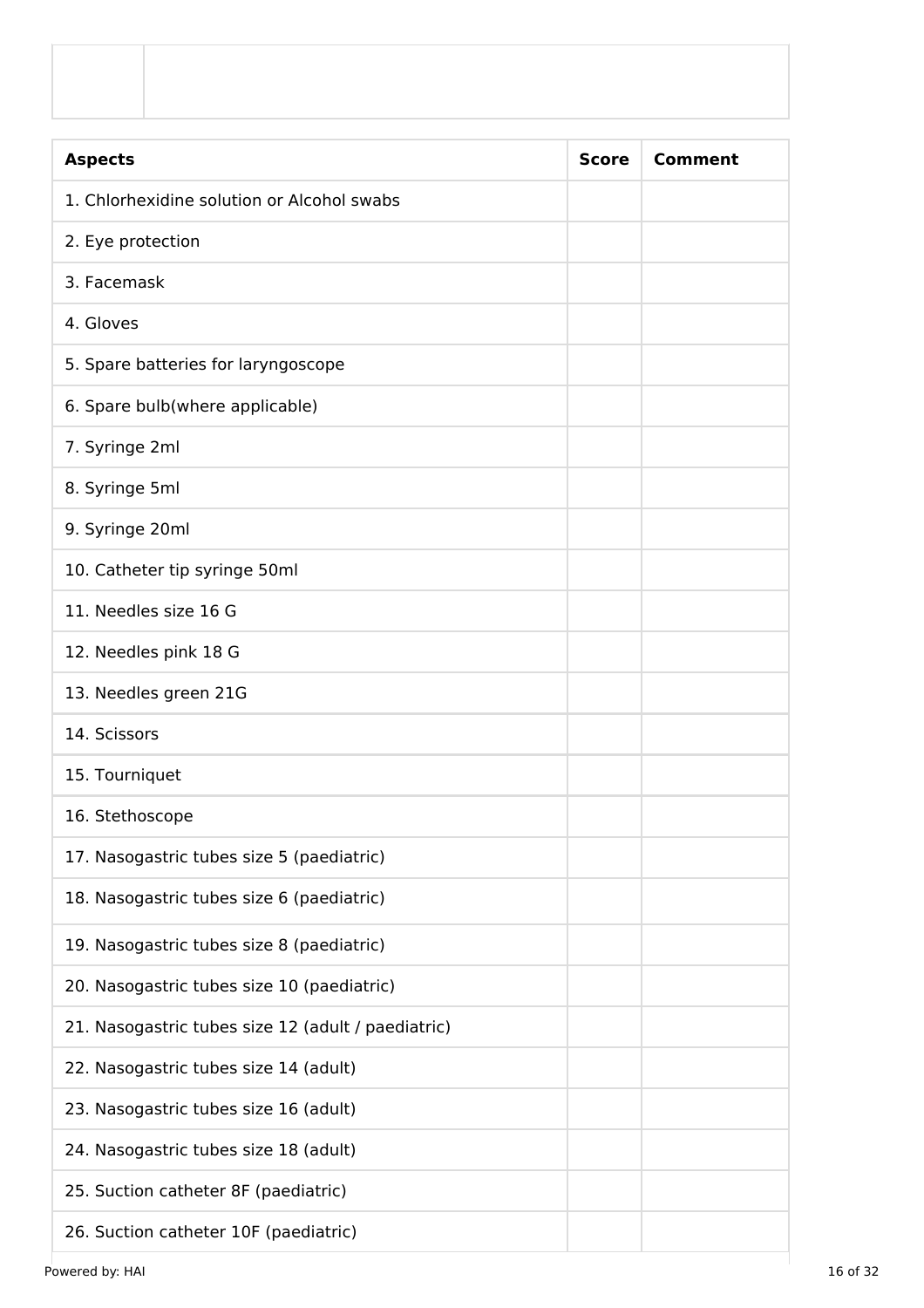| 27. Suction catheter 12F (adult) |  |
|----------------------------------|--|
| 28. Suction catheter 14F (adult) |  |
| 29. Suction devices (portable)   |  |
| 30. Yankhauer suction            |  |
| 31. Resuscitation algorithm      |  |

# **Sub Domain 30.2.3 8** Infection prevention and control programmes

**Standard 30.2.3.1 8(1)** The health establishment must maintain an environment, which minimises the risk of disease outbreaks, the transmission of infection to users, health care personnel and visitors. **Criterion 30.2.3.1.1 8(2)(a) The health establishment must ensure that there are hand washing facilities in every service area.**

**30.2.3.1.1.1** Hand washing facilities are available.

# **Assessment type:** Observation - **Risk rating:** Vital measure

Verify whether the hand washing items listed below are available. Score 1 if the item is available and 0 if it is not available.

| <b>Score</b> | <b>Comment</b> |
|--------------|----------------|
|              |                |
|              |                |

#### Unit 1 User care area

| <b>Aspects</b>                                                                                                                                                                                                                                                                               | <b>Score</b> | Comment |
|----------------------------------------------------------------------------------------------------------------------------------------------------------------------------------------------------------------------------------------------------------------------------------------------|--------------|---------|
| 1. Hand washing basin. Explanatory note: The basin must not<br>be blocked, broken, have deep cracks causing leaking of<br>water, or have hairline cracks.                                                                                                                                    |              |         |
| 2. Poster on correct hand washing technique                                                                                                                                                                                                                                                  |              |         |
| 3. Poster on correct use of alcohol- based hand rub.<br>Explanatory note: Posters must be placed at strategic places<br>and above alcohol dispensers in the health establishment as<br>stipulated in page 33 of Practical Manual for Implementation<br>of IPC Strategic framework March 2020 |              |         |
| 4. Taps. Explanatory note: Taps must be elbow-operated in<br>user care areas, but not in toilets                                                                                                                                                                                             |              |         |
| 5. Running water                                                                                                                                                                                                                                                                             |              |         |
| 6. Plain liquid soap                                                                                                                                                                                                                                                                         |              |         |
| 7. Wall mounted soap dispenser                                                                                                                                                                                                                                                               |              |         |
| 8. Paper towels                                                                                                                                                                                                                                                                              |              |         |
| 9. Paper towel dispenser                                                                                                                                                                                                                                                                     |              |         |
| 10. Bin                                                                                                                                                                                                                                                                                      |              |         |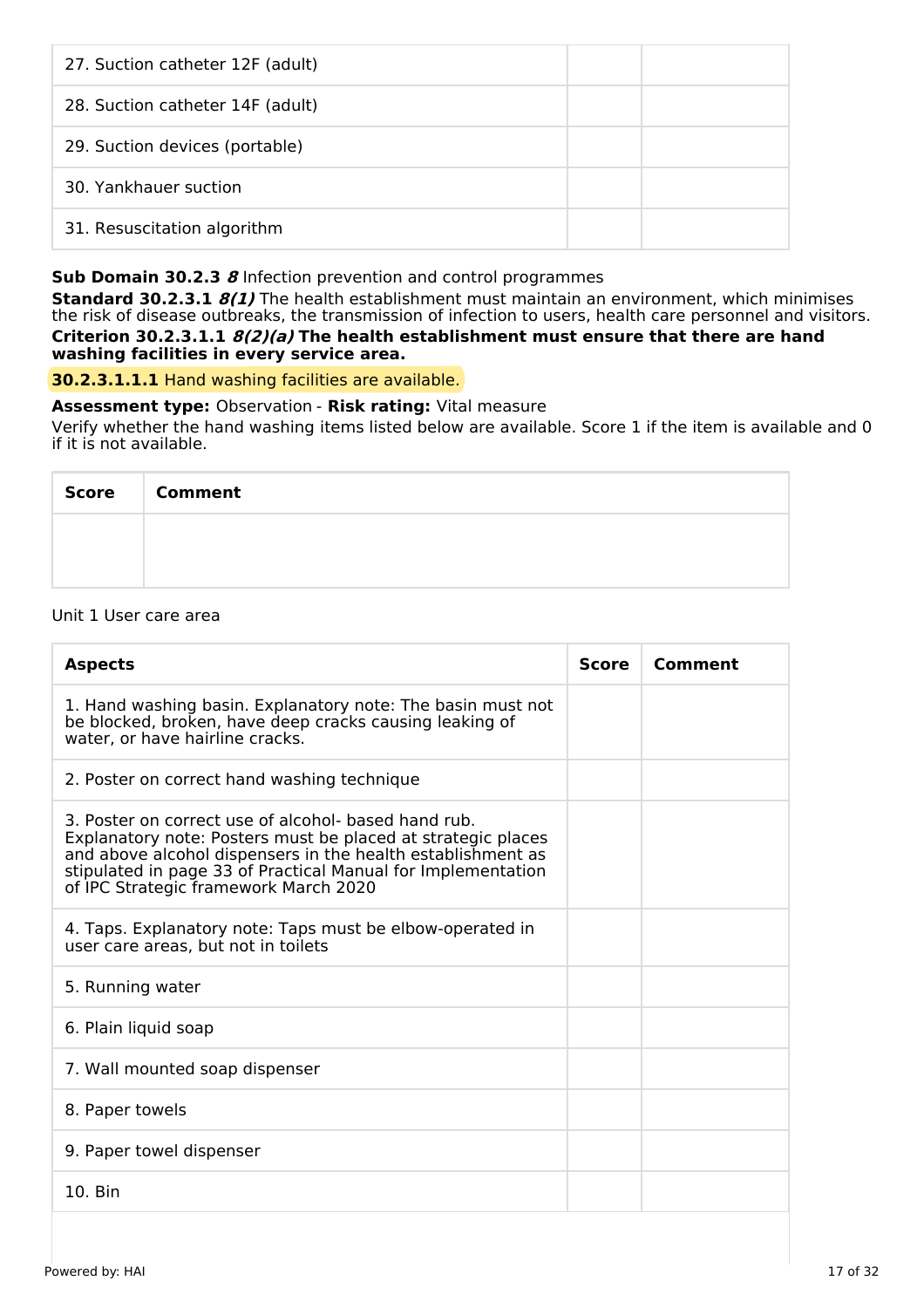# Unit 2 Personnel toilet

| <b>Aspects</b>                                                                                                                                                                                                                                                                               | <b>Score</b> | Comment |
|----------------------------------------------------------------------------------------------------------------------------------------------------------------------------------------------------------------------------------------------------------------------------------------------|--------------|---------|
| 1. Hand washing basin. Explanatory note: The basin must not<br>be blocked, broken, have deep cracks causing leaking of<br>water, or have hairline cracks.                                                                                                                                    |              |         |
| 2. Poster on correct hand washing technique                                                                                                                                                                                                                                                  |              |         |
| 3. Poster on correct use of alcohol- based hand rub.<br>Explanatory note: Posters must be placed at strategic places<br>and above alcohol dispensers in the health establishment as<br>stipulated in page 33 of Practical Manual for Implementation<br>of IPC Strategic framework March 2020 |              |         |
| 4. Taps. Explanatory note: Taps must be elbow-operated in<br>user care areas, but not in toilets                                                                                                                                                                                             |              |         |
| 5. Running water                                                                                                                                                                                                                                                                             |              |         |
| 6. Plain liquid soap                                                                                                                                                                                                                                                                         |              |         |
| 7. Wall mounted soap dispenser                                                                                                                                                                                                                                                               |              |         |
| 8. Paper towels                                                                                                                                                                                                                                                                              |              |         |
| 9. Paper towel dispenser                                                                                                                                                                                                                                                                     |              |         |
| 10. Bin                                                                                                                                                                                                                                                                                      |              |         |
| 11. Alcohol based hand rub. Explanatory note: Item does not<br>necessarily have to be in the hand washing basin/facility<br>area.                                                                                                                                                            |              |         |

# Unit 3 User toilet

| <b>Aspects</b>                                                                                                                                                                                                                                                                               | <b>Score</b> | Comment |
|----------------------------------------------------------------------------------------------------------------------------------------------------------------------------------------------------------------------------------------------------------------------------------------------|--------------|---------|
| 1. Hand washing basin. Explanatory note: The basin must not<br>be blocked, broken, have deep cracks causing leaking of<br>water, or have hairline cracks.                                                                                                                                    |              |         |
| 2. Poster on correct hand washing technique                                                                                                                                                                                                                                                  |              |         |
| 3. Poster on correct use of alcohol- based hand rub.<br>Explanatory note: Posters must be placed at strategic places<br>and above alcohol dispensers in the health establishment as<br>stipulated in page 33 of Practical Manual for Implementation<br>of IPC Strategic framework March 2020 |              |         |
| 4. Taps. Explanatory note: Taps must be elbow-operated in<br>user care areas, but not in toilets                                                                                                                                                                                             |              |         |
| 5. Running water                                                                                                                                                                                                                                                                             |              |         |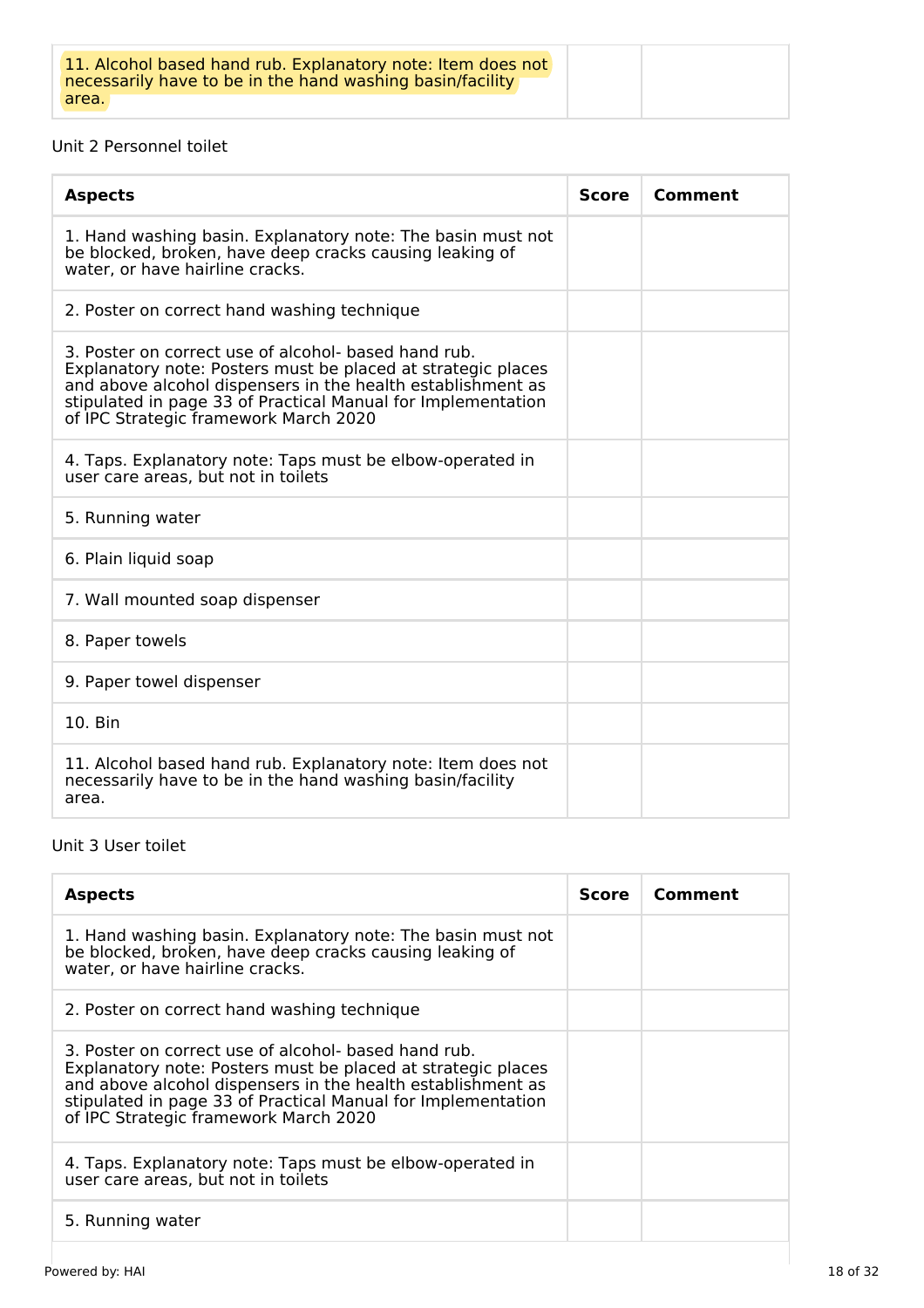| 6. Plain liquid soap                                                                                                              |  |
|-----------------------------------------------------------------------------------------------------------------------------------|--|
| 7. Wall mounted soap dispenser                                                                                                    |  |
| 8. Paper towels                                                                                                                   |  |
| 9. Paper towel dispenser                                                                                                          |  |
| 10. Bin                                                                                                                           |  |
| 11. Alcohol based hand rub. Explanatory note: Item does not<br>necessarily have to be in the hand washing basin/facility<br>area. |  |

#### **Criterion 30.2.3.1.2 8(2)(b) The health establishment must provide isolation units or cubicles where users with contagious infections can be accommodated.**

**30.2.3.1.2.1** Isolation room meets the requirements listed below.

# **Assessment type:** Observation - **Risk rating:** Vital measure

Inspect the isolation rooms to verify whether they contain the aspects listed below. Score 1 if the aspect is present and 0 if not present. Score NA if, at the time of the inspection, no users requiring isolation were admitted.

| <b>Score</b> | <b>Comment</b> |
|--------------|----------------|
|              |                |
|              |                |

| <b>Aspects</b>                                                                                                                                                                                                                                                                                                                                                       | <b>Score</b> | Comment |  |  |
|----------------------------------------------------------------------------------------------------------------------------------------------------------------------------------------------------------------------------------------------------------------------------------------------------------------------------------------------------------------------|--------------|---------|--|--|
| General requirements to be inspected at all times.                                                                                                                                                                                                                                                                                                                   |              |         |  |  |
| 1. Single room with door that closes. Explanatory note: In the<br>case of an outbreak, multiple users may be accommodated<br>in the same room, as long as the room is used exclusively to<br>care for users with the outbreak disease, i.e. "Cohorting" of<br>patients. Sporadic, individual cases must be nursed in a<br>room that accommodates a single user only. |              |         |  |  |
| 2. Rooms used for infections requiring airborne precautions<br>have adequate ventilation. Explanatory note: This will be a<br>minimum of a window that opens, but preferably negative<br>pressure ventilation. Rooms used for users with viral<br>haemorrhagic fevers have ventilation ensuring at least 6-12<br>air changes per hour.                               |              |         |  |  |
| 3. Hand wash basin with elbow-operated taps                                                                                                                                                                                                                                                                                                                          |              |         |  |  |
| 4. Bin with a close-fitting lid                                                                                                                                                                                                                                                                                                                                      |              |         |  |  |
| 5. Separate toilet facilities. Explanatory note: This may be a<br>dedicated commode, or urinal and bedpan.                                                                                                                                                                                                                                                           |              |         |  |  |
| Requirement to be inspected only if there is a user isolated in the room.                                                                                                                                                                                                                                                                                            |              |         |  |  |
| 6. Alcohol based hand rub inside room.                                                                                                                                                                                                                                                                                                                               |              |         |  |  |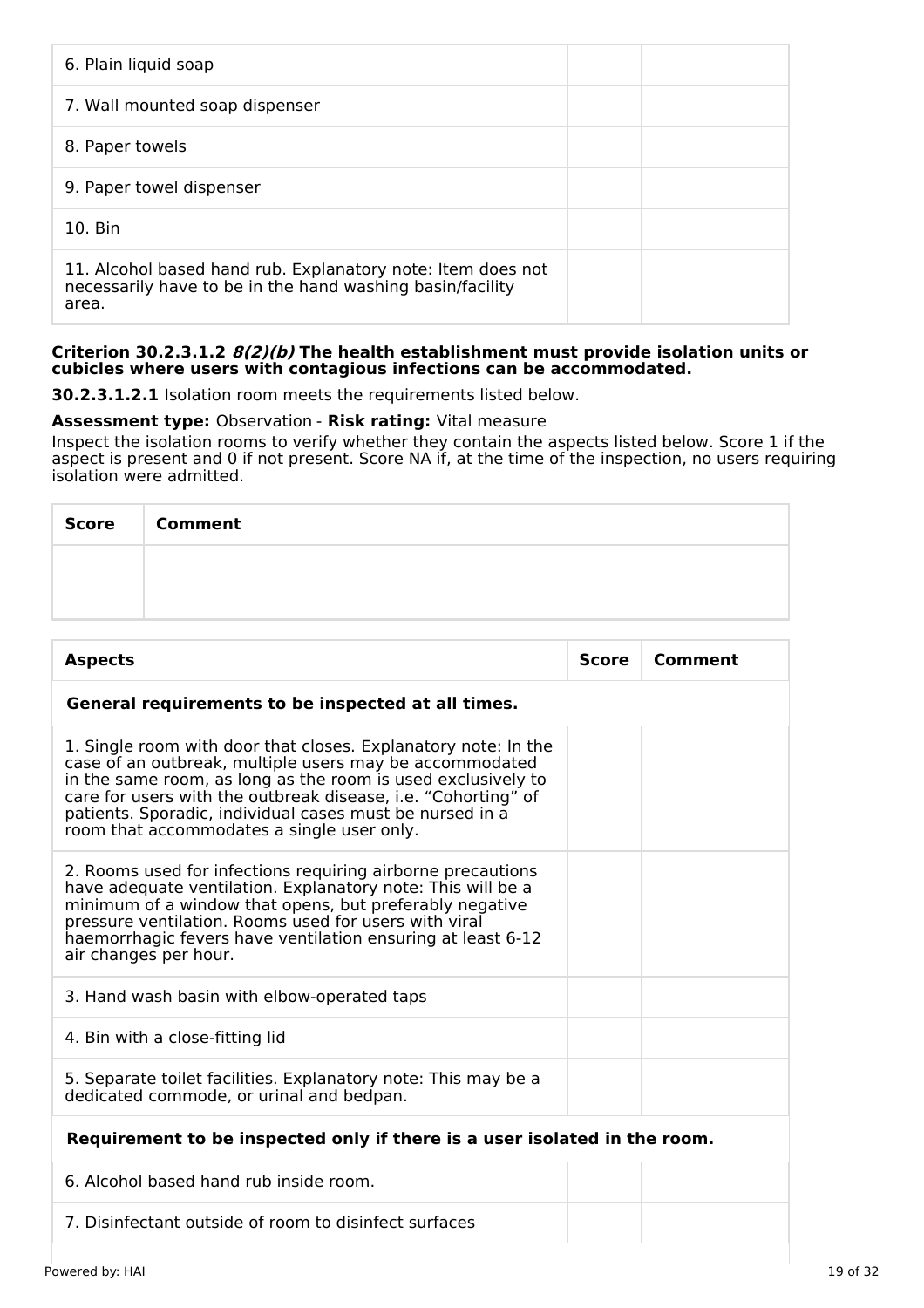| 8. Disposable gloves inside room                                                                                                                                                                                       |  |
|------------------------------------------------------------------------------------------------------------------------------------------------------------------------------------------------------------------------|--|
| 9. Bio-hazardous tape for labelling of specimens prior to<br>transporting                                                                                                                                              |  |
| 10. Poster/Signs affixed outside the room. Explanatory note:<br>This will include the different types of transmission<br>precautions i.e. airborne, contact or droplet and posters<br>regarding visiting restrictions. |  |
| 11. Alcohol based hand rub outside room.                                                                                                                                                                               |  |
| 12. People traffic in and out of room to be controlled ( <i>i.e.</i><br>limited number of visitors and personnel)                                                                                                      |  |
| 13. Appropriate measures for discarding infected linen.                                                                                                                                                                |  |
| 14. Appropriate measures for disinfection of equipment                                                                                                                                                                 |  |

**30.2.3.1.2.2** Isolation room for users with viral haemorrhagic disease meets the requirements listed below.

# **Assessment type:** Observation - **Risk rating:** Vital measure

Assess whether the isolation area for users with viral haemorrhagic fever complies with the requirements listed below. Score 1 if the aspect is compliant and 0 if not compliant. Score NA where no user has been admitted with viral haemorrhagic fever.

| <b>Score</b> | <b>Comment</b> |
|--------------|----------------|
|              |                |
|              |                |

| <b>Aspects</b>                                                                                                                                                                                 | <b>Score</b> | Comment |  |  |
|------------------------------------------------------------------------------------------------------------------------------------------------------------------------------------------------|--------------|---------|--|--|
| General requirements to be inspected at all times.                                                                                                                                             |              |         |  |  |
| 1. Users with viral haemorrhagic fever to be accommodated<br>in separate single rooms (strict isolation measures)                                                                              |              |         |  |  |
| 2. People traffic in and out of the room to be controlled (i.e.<br>limited number of visitors and personnel)                                                                                   |              |         |  |  |
| 3. Signage to be displayed to inform community and family<br>about 'no visitors - highly infectious' principle.                                                                                |              |         |  |  |
| 4. Signs to affix to room door to indicate type of precautions<br>in place, i.e. airborne, contact or droplet.                                                                                 |              |         |  |  |
| 5. Alcohol based hand rub is available for health care<br>personnel prior to entering the room                                                                                                 |              |         |  |  |
| Requirement to be inspected only if there is a user isolated in the room.                                                                                                                      |              |         |  |  |
| 6. Disinfectant is available to disinfect surfaces                                                                                                                                             |              |         |  |  |
| 7. Forms to be completed prior to entering room. Explanatory<br>note: This is for viral haemorrhagic fevers only. See Appendix<br>E in the Practical Manual for implementation of the National |              |         |  |  |

Infection Prevention and Control Strategic Framework.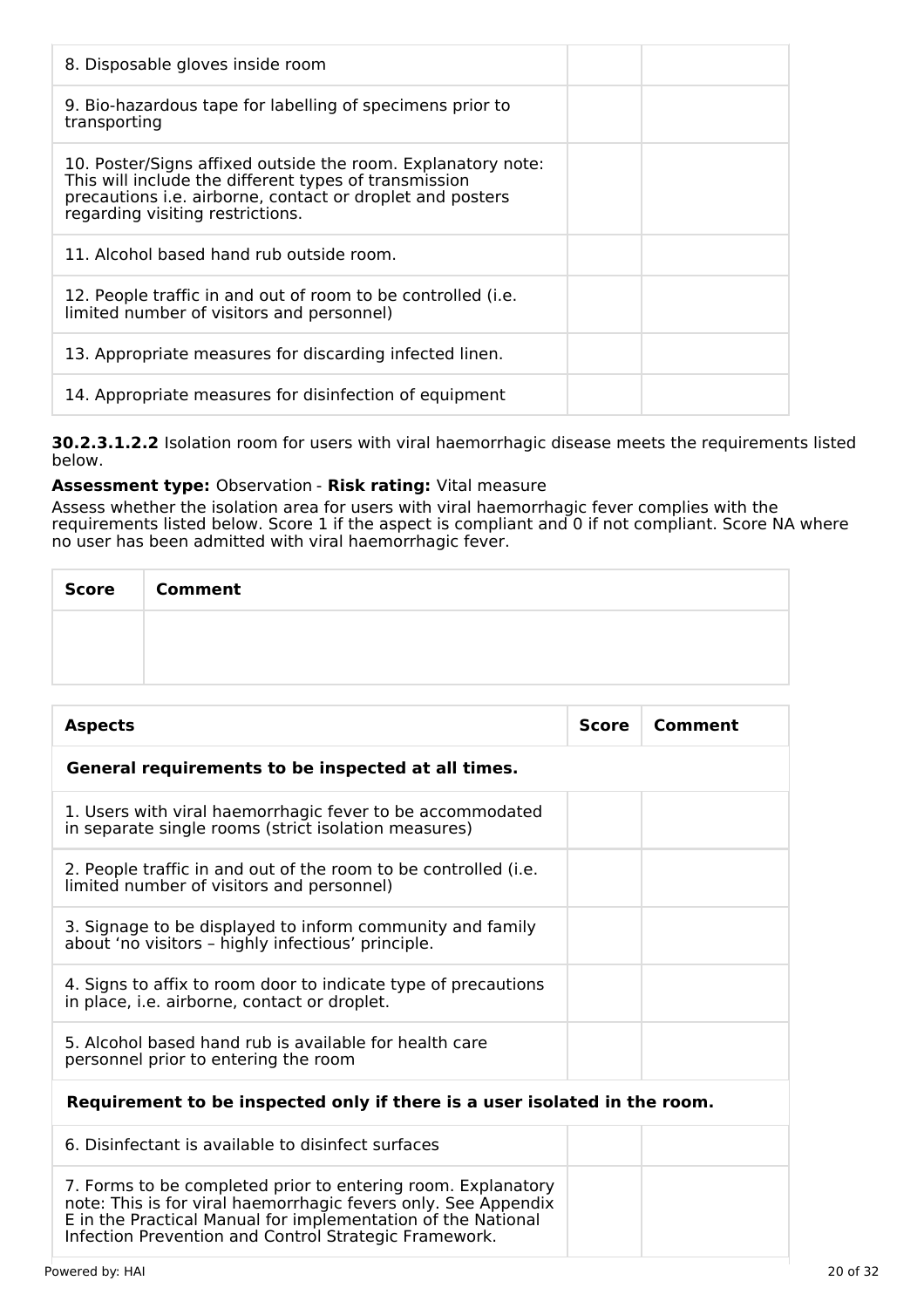| 8. Hand wash basin with elbow-operated taps inside room                                                                                                                                                |
|--------------------------------------------------------------------------------------------------------------------------------------------------------------------------------------------------------|
| 9. Alcohol based hand rub or disinfectant inside room                                                                                                                                                  |
| 10. Disposable gloves inside room                                                                                                                                                                      |
| 11. Procedure trolley with equipment for phlebotomy,<br>intravenous line insertion, wound dressings and thermometer                                                                                    |
| 12. Bio-hazardous tape for labelling of specimens prior to<br>transporting                                                                                                                             |
| 13. Bin with close-fitting lid                                                                                                                                                                         |
| 14. Health care risk waste container                                                                                                                                                                   |
| 15. Sharps container                                                                                                                                                                                   |
|                                                                                                                                                                                                        |
| 16. Separate toilet facilities. Explanatory note: This may be a<br>dedicated commode, or urinal and bedpan.                                                                                            |
| 17. Appropriate measures for discarding infected linen.                                                                                                                                                |
| 18. Ventilation ensuring at least 6-12 air changes per hour.<br>Explanatory note: This is only required at hospitals<br>designated to receive users with viral haemorrhagic fever for<br>ongoing care. |

**30.2.3.1.2.3** Isolation rooms are inspected by the infection prevention and control team following terminal cleaning

#### **Assessment type:** Document - **Risk rating:** Vital measure

The infection prevention and control team must confirm that the terminal cleaning has been performed satisfactorily prior to admission of another user into the room used for isolation. Evidence of this inspection must be available in the ward. Not applicable: Where no users requiring isolation have been admitted in the previous 12 months.

| <b>Score</b> | <b>Comment</b> |
|--------------|----------------|
|              |                |
|              |                |

#### **Criterion 30.2.3.1.3 8(2)(c) The health establishment must ensure there is clean linen to meet the needs of users.**

**30.2.3.1.3.1** The manager has determined the linen requirements for the unit.

#### **Assessment type:** Document - **Risk rating:** Essential measure

It is necessary to determine the linen requirements for the unit, to ensure sufficient linen is available, i.e. the number of linen items required to ensure that all users have clean linen and are warm enough during their admission. It is also necessary to determine how many linen items must be available in the linen storage area for routine linen changes, and to respond to episodes of dirtying or soiling of linen. This may change with the type of users admitted to the unit, including, but not limited to, users admitted with continence issues or with actively bleeding or suppurating wounds. Not applicable: Never

| Score<br>  Comment |
|--------------------|
|--------------------|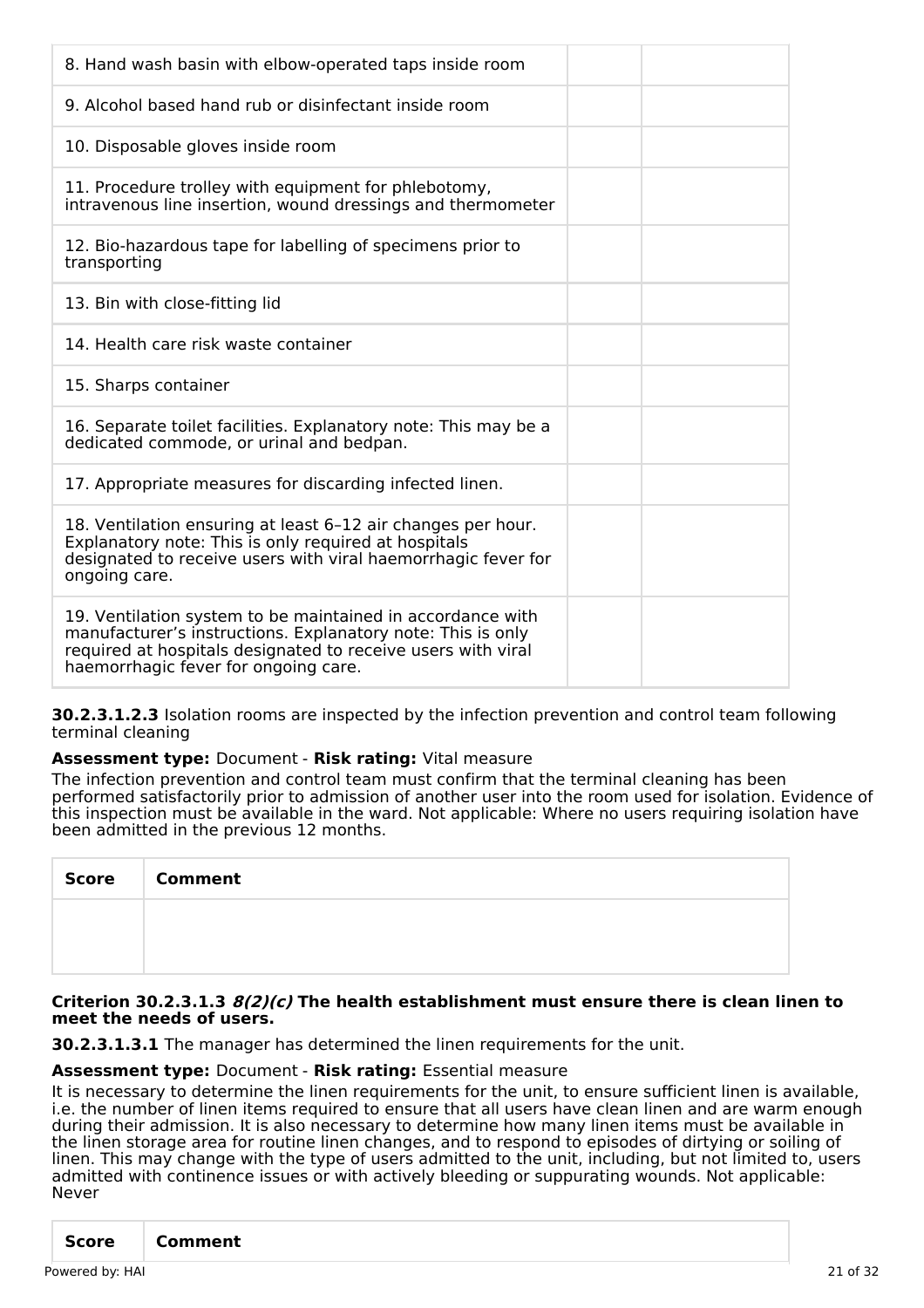# **30.2.3.1.3.2** Linen rooms or storage cupboards are adequately stocked and well organised.

# **Assessment type:** Observation - **Risk rating:** Essential measure

Inspect the area where linen is stored to determine whether the aspects listed below are compliant. Score 1 if the aspect is compliant and 0 if not compliant. Score 0 if the unit does not have a designated area with a door that can be kept closed.

| Score   Comment |
|-----------------|
|                 |
|                 |

| <b>Aspects</b>                          | <b>Score</b> | Comment |
|-----------------------------------------|--------------|---------|
| 1. Designated area for storage of linen |              |         |
| 2. Area is locked.                      |              |         |
| 3. Linen is stored on shelves.          |              |         |
| 4. Area is well organised.              |              |         |
| 5. Clean linen is available             |              |         |

#### **Criterion 30.2.3.1.4 8(2)(d) The health establishment must ensure that health care personnel are protected from acquiring infections through the use of personal protective equipment and prophylactic immunisations.**

**30.2.3.1.4.1** Personal protective equipment is worn in the isolation unit.

#### **Assessment type:** Observation - **Risk rating:** Vital measure

Using the checklist below, verify whether protective clothing and equipment is worn. Score 1 if the items are worn and 0 if not worn. Score NA where, at the time of the inspection, personnel are not in a situation in which they are required to wear protective clothing.

| Score   Comment |
|-----------------|
|                 |
|                 |

#### Unit 1 Outside isolation room healthcare provider : Worn

| <b>Aspects</b>                                                                   | <b>Score</b> | Comment |
|----------------------------------------------------------------------------------|--------------|---------|
| 1. Latex or nitrile gloves - non-sterile                                         |              |         |
| 2. Scrub suits. Explanatory note: Scrub suits should<br>preferably be disposable |              |         |
| 3. Plastic apron                                                                 |              |         |
| 4. Fluid-resistant disposable gowns                                              |              |         |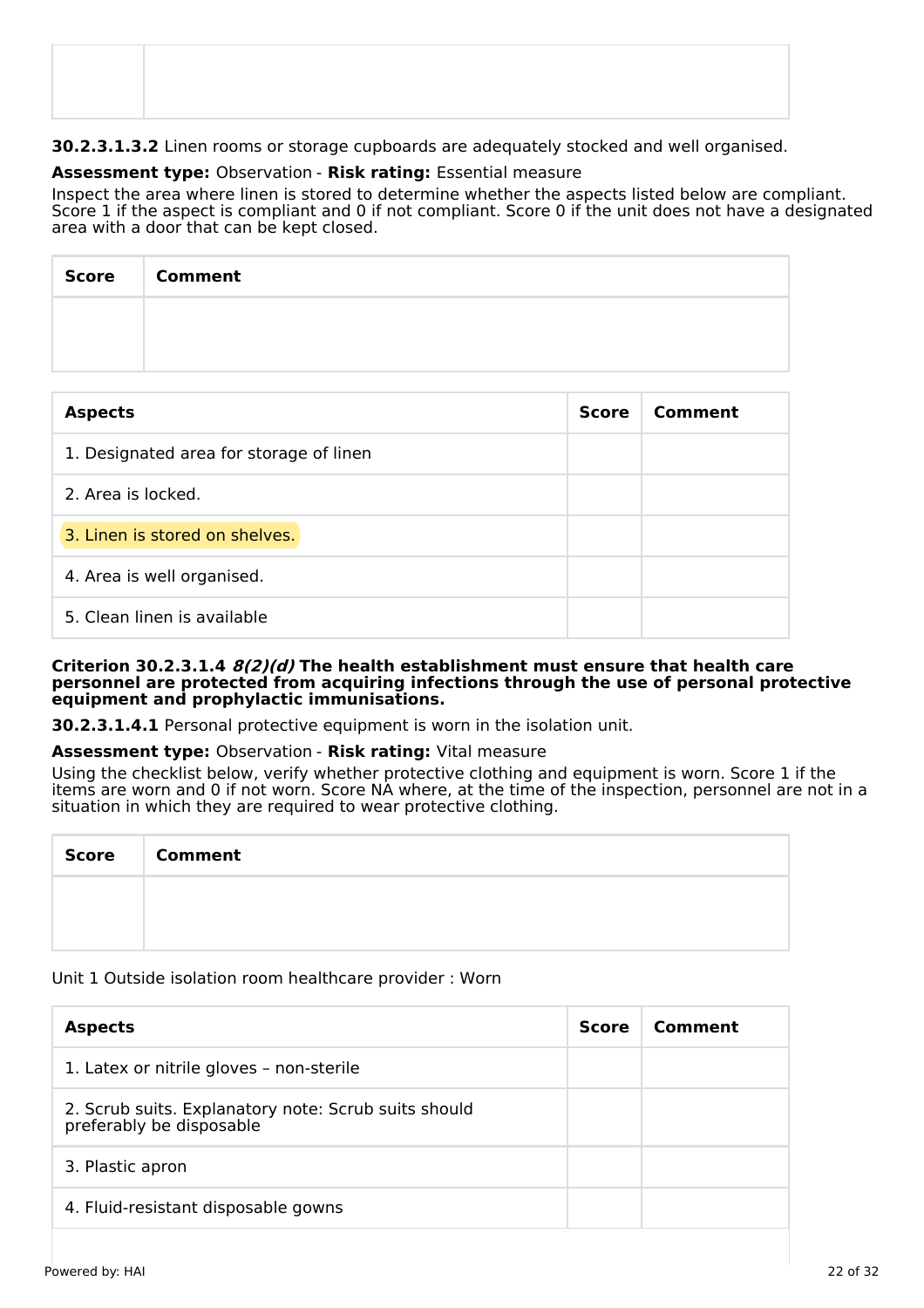| 5. Protective face shields or goggles                                                                                                                    |  |
|----------------------------------------------------------------------------------------------------------------------------------------------------------|--|
| 6. Face masks                                                                                                                                            |  |
| 7. N95 or KN95 or FFP2 respirators                                                                                                                       |  |
| 8. Head gear Explanatory note: Coveralls with a neck flap<br>and attached hood are recommended to prevent splashes<br>coming into contact with the skin. |  |
| 9. Gumboots or disposable, fluid-resistant, knee-length<br>overboots                                                                                     |  |

# Unit 2 Inside isolation room healthcare provider : Worn

| <b>Aspects</b>                                                                                                                                            | <b>Score</b> | Comment |
|-----------------------------------------------------------------------------------------------------------------------------------------------------------|--------------|---------|
| 1. Latex or nitrile gloves - non-sterile                                                                                                                  |              |         |
| 2. Scrub suits. Explanatory note: Scrub suits should<br>preferably be disposable                                                                          |              |         |
| 3. Plastic apron                                                                                                                                          |              |         |
| 4. Fluid-resistant disposable gowns                                                                                                                       |              |         |
| 5. Protective face shields or goggles                                                                                                                     |              |         |
| 6. Face masks                                                                                                                                             |              |         |
| 7. N95 or KN95 or FFP2 respirators                                                                                                                        |              |         |
| 8. Head gear. Explanatory note: Coveralls with a neck flap<br>and attached hood are recommended to prevent splashes<br>coming into contact with the skin. |              |         |
| 9. Gumboots or disposable, fluid-resistant, knee-length<br>overboots                                                                                      |              |         |

# Unit 3 Outside isolation room cleaner : Worn

| <b>Aspects</b>                                                                   | <b>Score</b> | Comment |
|----------------------------------------------------------------------------------|--------------|---------|
| 1. Latex or nitrile gloves - non-sterile                                         |              |         |
| 2. Scrub suits. Explanatory note: Scrub suits should<br>preferably be disposable |              |         |
| 3. Plastic apron                                                                 |              |         |
| 4. Fluid-resistant disposable gowns                                              |              |         |
| 5. Protective face shields or goggles                                            |              |         |
| 6. Face masks                                                                    |              |         |
| 7. N95 or KN95 or FFP2 respirators                                               |              |         |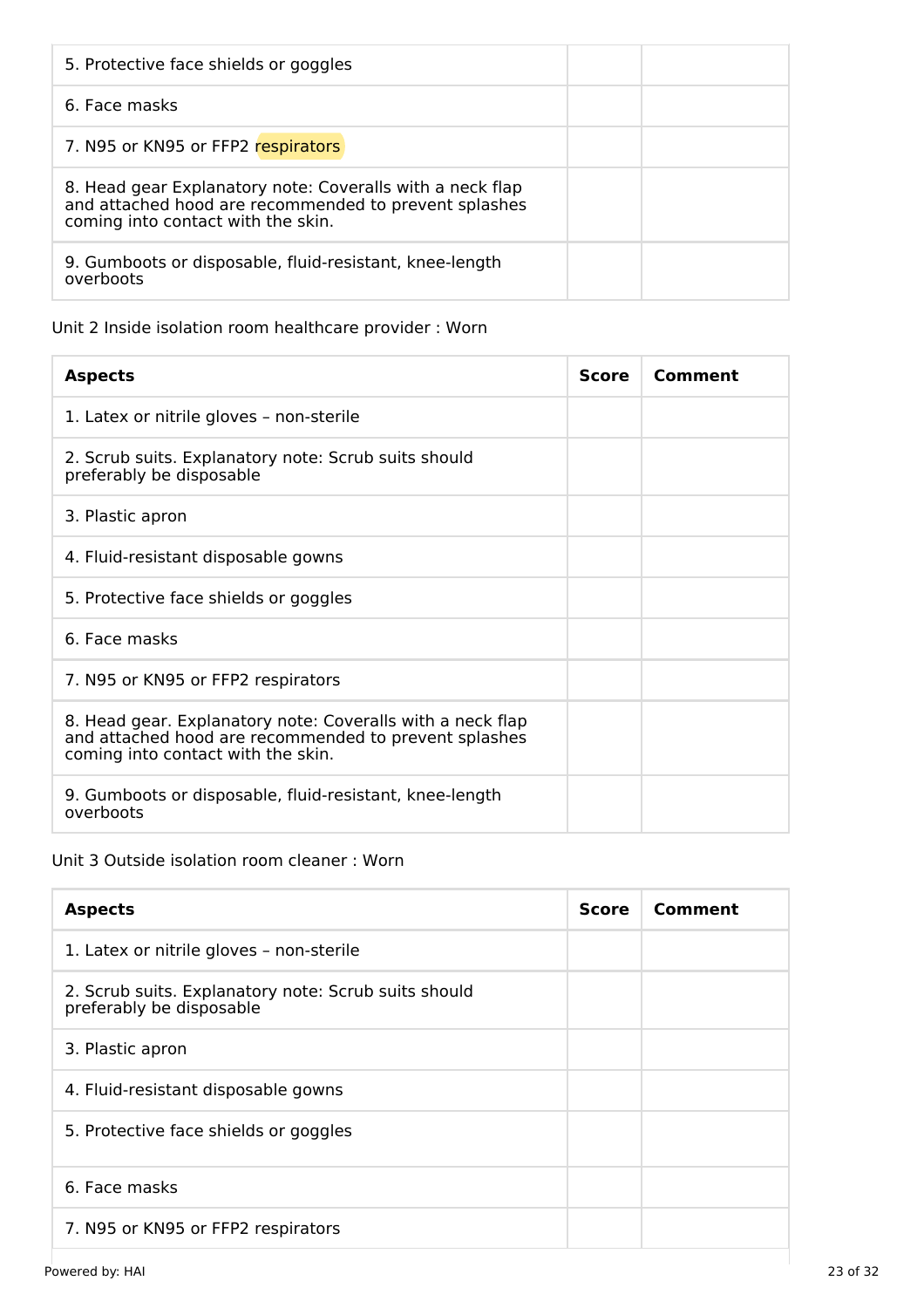| 8. Head gear. Explanatory note: Coveralls with a neck flap<br>and attached hood are recommended to prevent splashes<br>coming into contact with the skin. |  |
|-----------------------------------------------------------------------------------------------------------------------------------------------------------|--|
| 9. Gumboots or disposable, fluid-resistant, knee-length<br>overboots                                                                                      |  |

#### Unit 4 Inside isolation room cleaner : Worn

| <b>Aspects</b>                                                                                                                                            | <b>Score</b> | Comment |
|-----------------------------------------------------------------------------------------------------------------------------------------------------------|--------------|---------|
| 1. Latex or nitrile gloves - non-sterile                                                                                                                  |              |         |
| 2. Scrub suits. Explanatory note: Scrub suits should<br>preferably be disposable                                                                          |              |         |
| 3. Plastic apron                                                                                                                                          |              |         |
| 4. Fluid-resistant disposable gowns                                                                                                                       |              |         |
| 5. Protective face shields or goggles                                                                                                                     |              |         |
| 6. Face masks                                                                                                                                             |              |         |
| 7. N95 or KN95 or FFP2 respirators                                                                                                                        |              |         |
| 8. Head gear. Explanatory note: Coveralls with a neck flap<br>and attached hood are recommended to prevent splashes<br>coming into contact with the skin. |              |         |
| 9. Gumboots or disposable, fluid-resistant, knee-length<br>overboots                                                                                      |              |         |

# **Sub Domain 30.2.4 9** Waste management

**Standard 30.2.4.1 9(1)** The health establishment must ensure that waste is handled, stored, and disposed of safely in accordance with the law.

#### **Criterion 30.2.4.1.1 9(2)(a) The health establishment must have appropriate waste containers at the point of waste generation.**

**30.2.4.1.1.1** The unit has appropriate containers for the disposal of all types of waste.

#### **Assessment type:** Observation - **Risk rating:** Vital measure

Verify whether the waste containers listed below are available. Health care risk waste containers must have the appropriate international hazard symbol and be marked as prescribed in SANS 10248-1: Management of Health Care Waste, Part 1: Management of healthcare risk waste from a health facility. Score 1 if the waste container is available and 0 if not available. Where a particular type of waste is not generated in the unit, score NA.

| <b>Score</b> | <b>Comment</b> |
|--------------|----------------|
|              |                |
|              |                |

| <b>Aspects</b>                           | Score | Comment |
|------------------------------------------|-------|---------|
| 1. Infectious non-anatomical waste (red) |       |         |
| 2. Sharps (yellow)                       |       |         |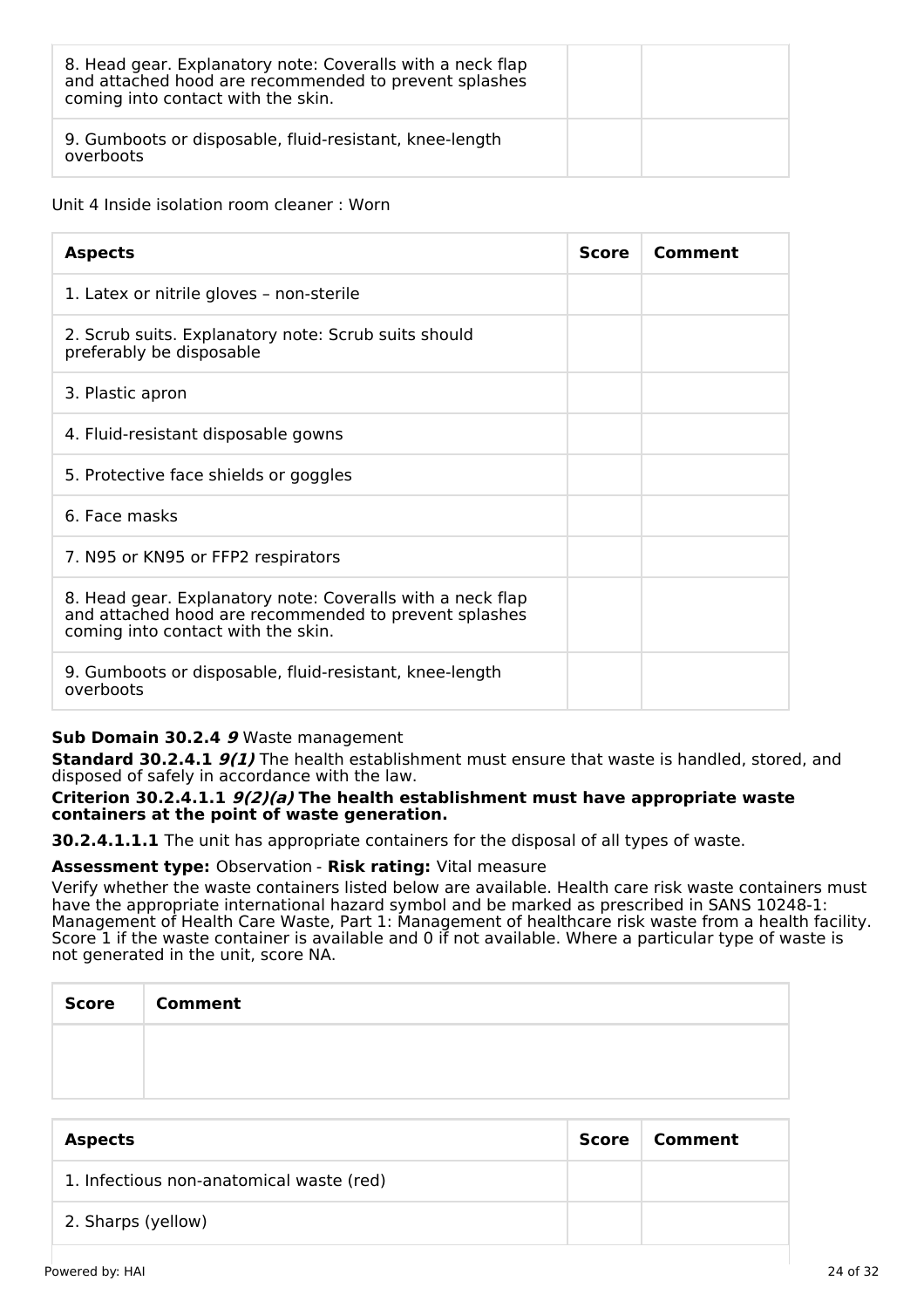#### **Criterion 30.2.4.1.2 9(2)(b) The health establishment must implement procedures for the collection, handling, storage and disposal of waste.**

**30.2.4.1.2.1** Sharps are safely managed and discarded in clinical areas.

#### **Assessment type:** Observation - **Risk rating:** Vital measure

Select three clinical areas in the isolation unit and verify whether sharps and needles are correctly managed in accordance with the health establishment's standard operating procedures. Score 1 if the aspect is compliant and 0 if not compliant. NB: Note that some units might not have three clinical areas.

| <b>Score</b> | <b>Comment</b> |
|--------------|----------------|
|              |                |
|              |                |

#### Unit 1 Clinical area 1

| <b>Aspects</b>                                                                                                                                                                                                                                                                             | <b>Score</b> | Comment |
|--------------------------------------------------------------------------------------------------------------------------------------------------------------------------------------------------------------------------------------------------------------------------------------------|--------------|---------|
| 1. Sharps containers available at site of use                                                                                                                                                                                                                                              |              |         |
| 2. Sharps containers have correctly fitting lids.                                                                                                                                                                                                                                          |              |         |
| 3. Needles are not recapped before disposal (not applicable<br>where safety engineered devices, i.e. built-in safety devices<br>for recapping or retracting the needle are used). Explanatory<br>note: This does not apply where it is not possible to see<br>inside the sharps container. |              |         |
| 4. Syringes with attached needles are discarded in their<br>entirety.                                                                                                                                                                                                                      |              |         |

#### Unit 2 Clinical area 2

| <b>Aspects</b>                                                                                                                                                                                                                                                                             | <b>Score</b> | Comment |
|--------------------------------------------------------------------------------------------------------------------------------------------------------------------------------------------------------------------------------------------------------------------------------------------|--------------|---------|
| 1. Sharps containers available at site of use                                                                                                                                                                                                                                              |              |         |
| 2. Sharps containers have correctly fitting lids.                                                                                                                                                                                                                                          |              |         |
| 3. Needles are not recapped before disposal (not applicable<br>where safety engineered devices, i.e. built-in safety devices<br>for recapping or retracting the needle are used). Explanatory<br>note: This does not apply where it is not possible to see<br>inside the sharps container. |              |         |
| 4. Syringes with attached needles are discarded in their<br>entirety.                                                                                                                                                                                                                      |              |         |

#### Unit 3 Clinical area 3

| <b>Aspects</b>                                | Score | ∣ Comment |
|-----------------------------------------------|-------|-----------|
| 1. Sharps containers available at site of use |       |           |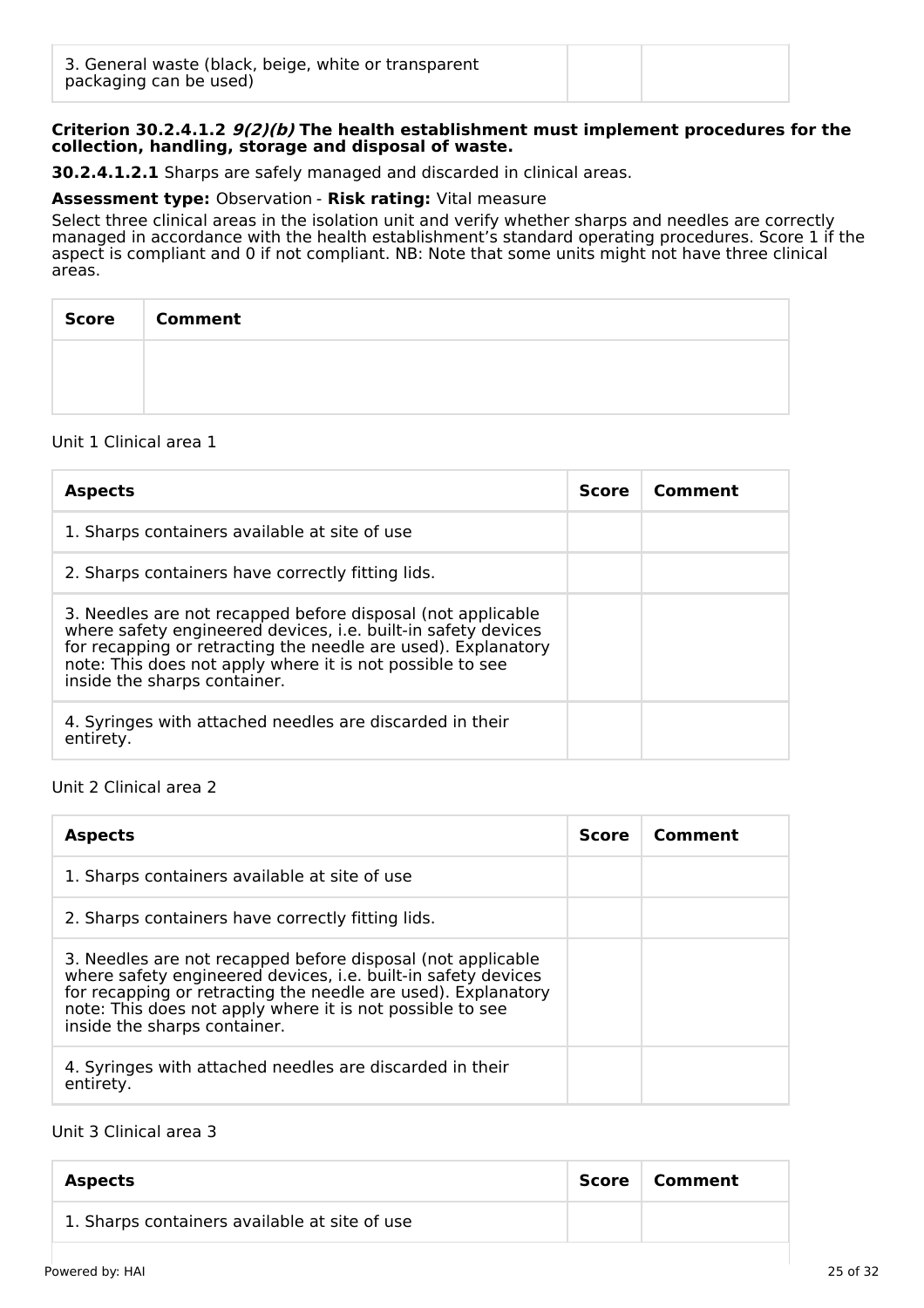| 2. Sharps containers have correctly fitting lids.                                                                                                                                                                                                                                          |  |
|--------------------------------------------------------------------------------------------------------------------------------------------------------------------------------------------------------------------------------------------------------------------------------------------|--|
| 3. Needles are not recapped before disposal (not applicable<br>where safety engineered devices, i.e. built-in safety devices<br>for recapping or retracting the needle are used). Explanatory<br>note: This does not apply where it is not possible to see<br>inside the sharps container. |  |
| 4. Syringes with attached needles are discarded in their<br>entirety.                                                                                                                                                                                                                      |  |

# **Domain 30.3 CLINICAL SUPPORT SERVICES**

**Sub Domain 30.3.1 10** Medicines and medical supplies

**Standard 30.3.1.1 10(1)** The health establishment must comply with the provisions of the Pharmacy Act, 1974 and the Medicines and Related Substances Act, 1965.

#### **Criterion 30.3.1.1.1 10(2)(a) The health establishment must implement and maintain a stock control system for medicine and medical supplies.**

**30.3.1.1.1.1** The stock control system shows minimum and maximum levels and/or reorder levels for medicine.

#### **Assessment type:** Observation - **Risk rating:** Essential measure

Each item held as stock must have documented minimum, maximum and/or reorder levels. These levels must be recorded on bin cards, or equivalent. The system may be manual or electronic. Not applicable: Never

| Score Comment |
|---------------|
|               |
|               |

**30.3.1.1.1.2** Stock levels of medicine on the shelves correspond with recorded stock levels in the stock control system

#### **Assessment type:** Observation - **Risk rating:** Essential measure

Select five items held as stock and verify the number of items available against the balance indicated on the bin cards or equivalent. The system may be manual or electronic.

| Score   Comment |
|-----------------|
|                 |
|                 |

| <b>Aspects</b> | <b>Score</b> | <b>Comment</b> |
|----------------|--------------|----------------|
| 1. Item 1      |              |                |
| 2. Item 2      |              |                |
| 3. Item 3      |              |                |
| 4. Item 4      |              |                |
| 5. Item 5      |              |                |

**30.3.1.1.1.3** The entries in the schedule 5 and 6 drug registers are complete and correct.

# **Assessment type:** Document - **Risk rating:** Vital measure

All columns in the provincially provided registers must be completed comprehensively. Any omitted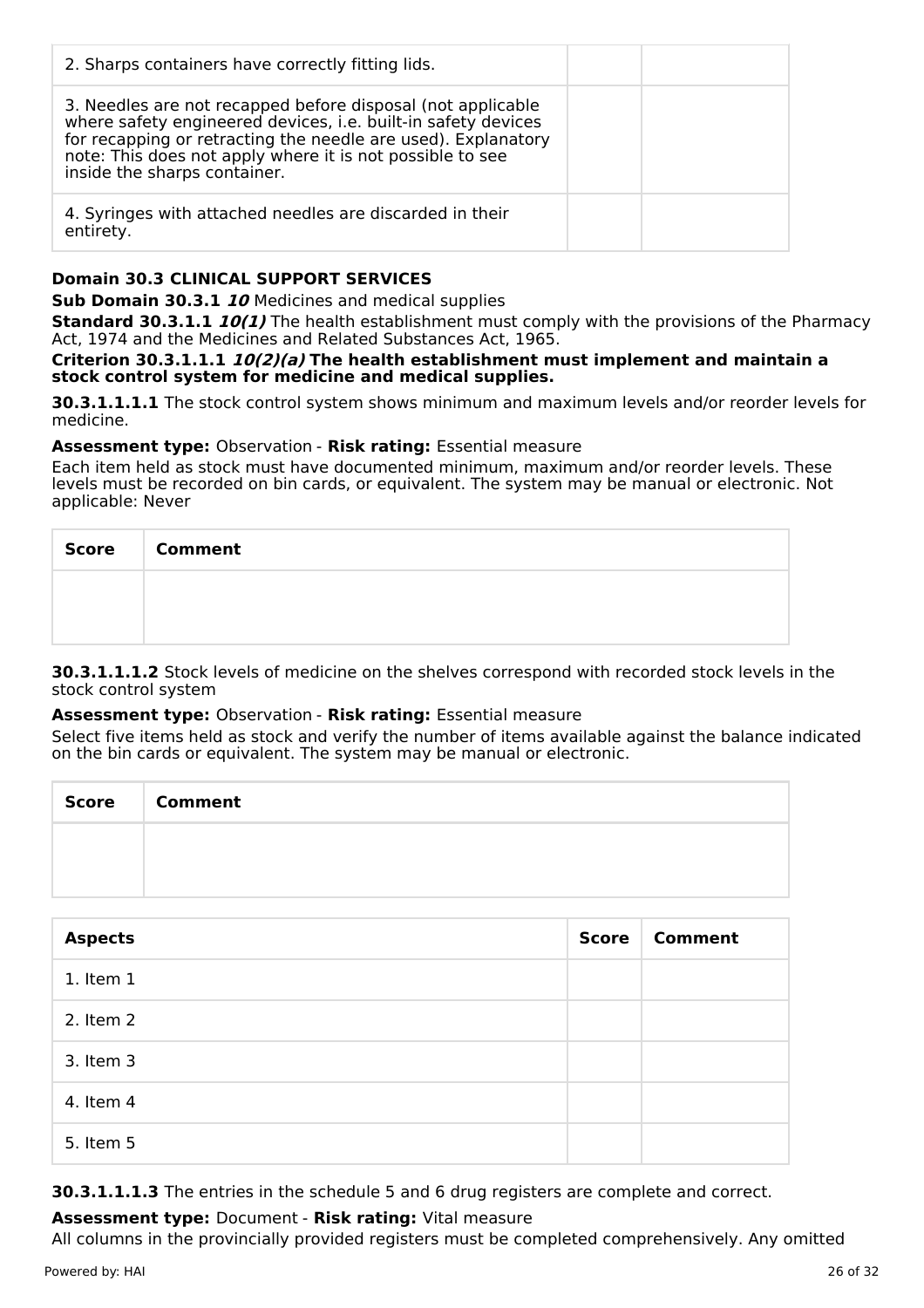information noted during the review of the register will receive a non-compliant score. The inspector must confirm that all sections of the register have been completed correctly. Not applicable: Where schedule 5 and 6 medicines are not held in the isolation unit.

| <b>Score</b> | <b>Comment</b> |
|--------------|----------------|
|              |                |
|              |                |

**30.3.1.1.1.4** The schedule 5 and 6 medicines held in the isolation unit correspond with the quantities documented in the drug register.

#### **Assessment type:** Document - **Risk rating:** Vital measure

Select three medicines from the schedule 5 and 6 medicine cupboard and verify whether the quantity available corresponds with the balance recorded in the register. Score 1 if there is correspondence 0 if not. Score not applicable where schedule 5 and 6 medicines are not held in the ward.

| <b>Score</b> | <b>Comment</b> |
|--------------|----------------|
|              |                |
|              |                |

| <b>Aspects</b> | <b>Score</b> | Comment |
|----------------|--------------|---------|
| 1. Medicine 1  |              |         |
| 2. Medicine 2  |              |         |
| 3. Medicine 3  |              |         |

#### **Criterion 30.3.1.1.2 10(2)(b) The health establishment must ensure the availability of medicines and medical supplies for the delivery of services.**

**30.3.1.1.2.1** Basic medical supplies (consumables) are available.

#### **Assessment type:** Observation - **Risk rating:** Vital measure

Use the checklist below to check availability of medical and dressing supplies. Check the storeroom for availability of the items listed below. Score 1 if the item is available and not expired and 0 if the item is not available or expired.

| <b>Score</b> | <b>Comment</b> |
|--------------|----------------|
|              |                |
|              |                |

| <b>Aspects</b>                                   | <b>Score</b> | Comment |
|--------------------------------------------------|--------------|---------|
| 1. Intravenous administration set 20 drops/ml.   |              |         |
| 2. Intravenous administration set 60 drops/ml.   |              |         |
| 3. Blood administration set 10 drops/ml.         |              |         |
| 4. Urinary (Foley's) catheter silicone/latex 10f |              |         |
| 5. Urinary (Foley's) catheter silicone/latex 12f |              |         |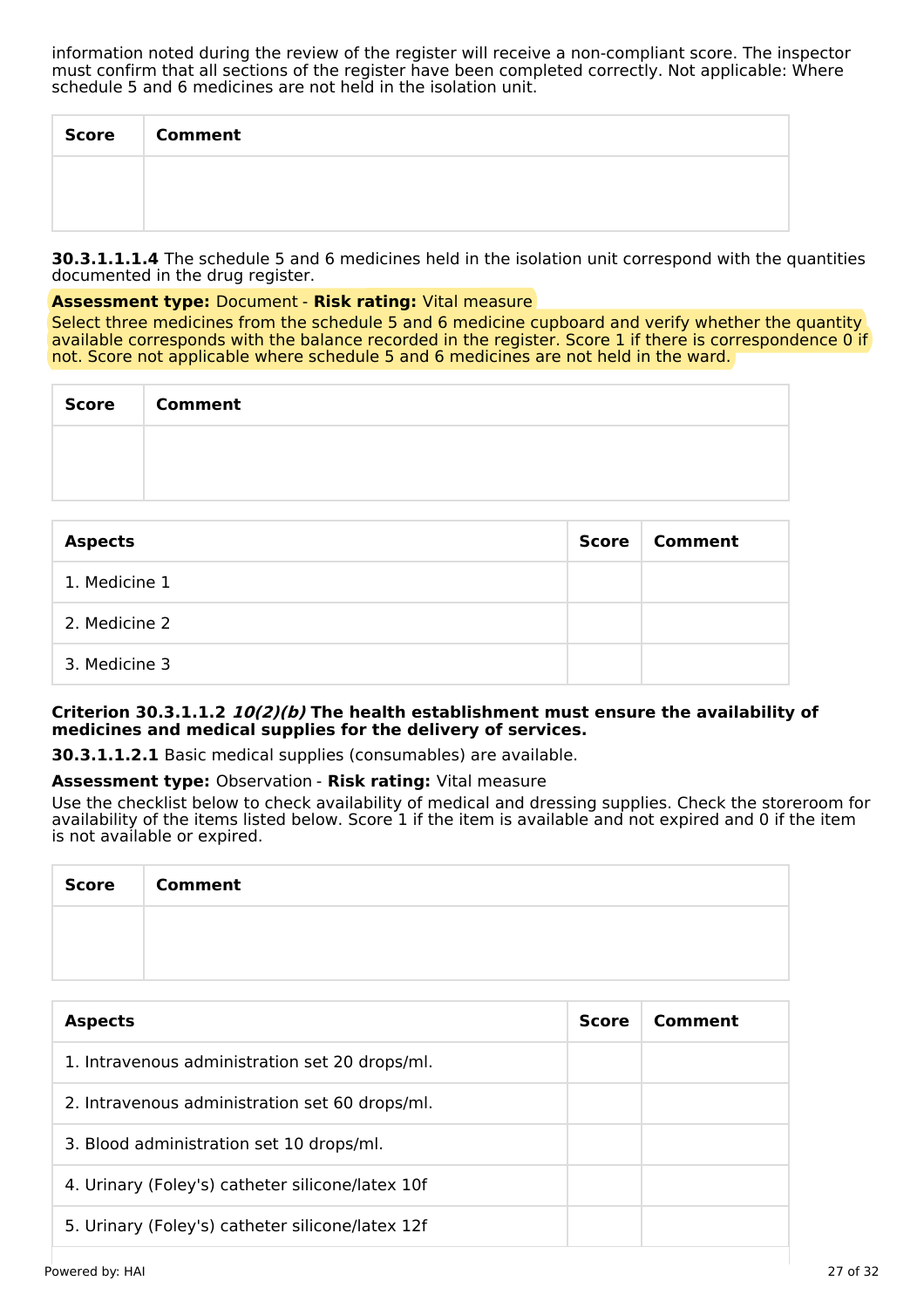| 6. Urinary (Foley's) catheter silicone/latex 14f                                            |
|---------------------------------------------------------------------------------------------|
| 7. Urinary (Foley's) catheter silicone/latex 18f                                            |
| 8. Urine drainage bag                                                                       |
| 9. Simple face mask or reservoir mask or nasal cannula<br>(prongs) for oxygen, adults       |
| 10. Face mask for nebuliser or face mask with nebuliser<br>chamber (adult)                  |
| 11. Nasogastric feeding tube 600mm fg10                                                     |
| 12. Nasogastric feeding tube 1000mm fg12                                                    |
| 13. Nasogastric feeding tube 1000mm fg14                                                    |
| 14. Nasogastric feeding tube 600mm fg16                                                     |
| 15. Nasogastric feeding tube 600mm fg18                                                     |
| 16. Disposable aprons                                                                       |
| 17. HB strips/slides                                                                        |
| 18. Ultrasound gel medium viscosity (where doppler or<br>ultrasound machines are available) |
| 19. Gloves exam non-sterile large /box                                                      |
| 20. Gloves exam non-sterile medium /box                                                     |
| 21. Gloves exam non-sterile small /box                                                      |
| 22. Gloves surgical sterile size 6 or 6.5                                                   |
| 23. Gloves surgical sterile size 7 or 7.5                                                   |
| 24. Gloves surgical sterile size 8                                                          |
| 25. Facemasks                                                                               |
| 26. Particulate respirator masks (e.g. N95 or KN95 or FFP2<br>respirators)                  |
| 27. Goggles, glasses protective or face shield                                              |
| 28. Gown, isolation (Single use, disposable, made of<br>nonwoven material)                  |
| 29. Intravenous cannula 18g green/box                                                       |
| 30. Intravenous cannula 20g pink/box                                                        |
| 31. Intravenous cannula 22g/blue/box                                                        |
| 32. Intravenous cannula 24g yellow/box                                                      |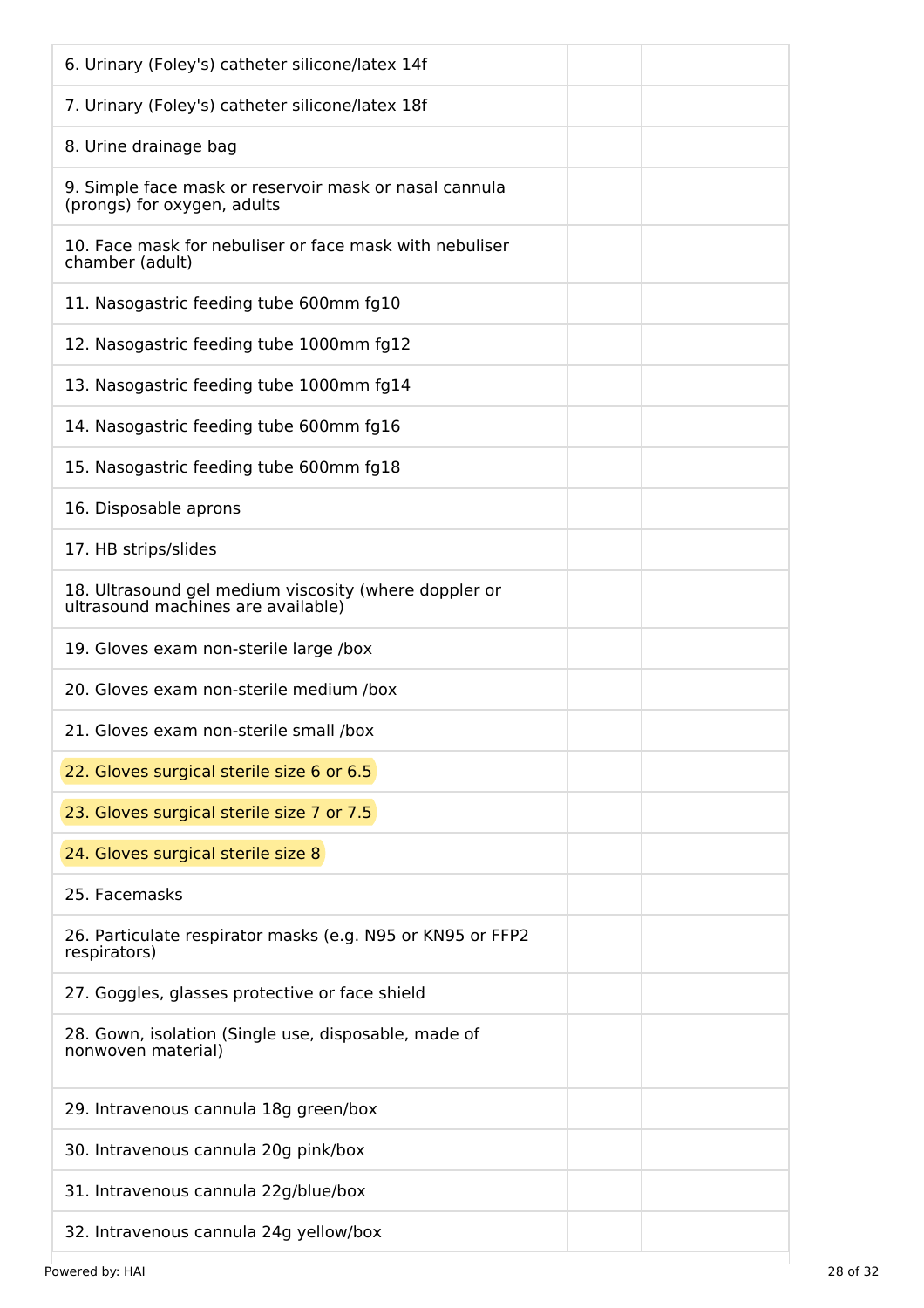| 33. Needles: 18 (pink) or 20 (yellow)/box                                                                           |  |
|---------------------------------------------------------------------------------------------------------------------|--|
| 34. Needles: 21 (green)/box                                                                                         |  |
| 35. Syringes 3-part 2ml/box                                                                                         |  |
| 36. Syringes 3-part 5ml/box                                                                                         |  |
| 37. Syringes 3-part 10 or 20ml/box                                                                                  |  |
| 38. Insulin syringe with needle/box                                                                                 |  |
| 39. Basic disposable dressing pack (should contain at the<br>very least cotton wool balls, swabs, disposable drape) |  |
| 40. Gauze swabs plain non-sterile 100x100x8ply (pack)                                                               |  |
| 41. Gauze paraffin 100x100 (box)                                                                                    |  |
| 42. Bandage crepe                                                                                                   |  |
| 43. Adhesive micro-porous surgical tape 24/25mm or<br>48/50mm                                                       |  |
| 44. Gauze absorbent grade 1 burn (pack)                                                                             |  |
| 45. 70% isopropyl alcohol prep pads 24x30 1ply or 2 ply<br>(box)                                                    |  |
| 46. Plaster roll 2.5cm or 5cm or 7.5cm or 10 cm                                                                     |  |
| 47. Cotton wool balls 1g (500s)                                                                                     |  |
| 48. Stockinette 100mm or 150mm (roll)                                                                               |  |
| 49. Blade stitch cutter sterile/pack                                                                                |  |

# **Sub Domain 30.3.3 12** Blood services

**Standard 30.3.3.1 12(1)** Hospitals and CHCs must ensure that users have access to blood and blood products when required.

#### **Criterion 30.3.3.1.1 12(2)(c) The health establishment must ensure that adverse blood reactions are reported to a committee in the health establishment that monitor adverse incidents.**

**30.3.3.1.1.1** All adverse blood reactions are reported to relevant forum.

# **Assessment type:** Document - **Risk rating:** Vital measure

Manual or electronic minutes from the previous quarter must reflect that the forum has been informed of all adverse blood reactions and that it has considered and discussed the reported incidents. If no incidents were reported, zero reporting must be done. Not applicable: Where no adverse blood reactions have occurred.

| Score | <b>Comment</b> |
|-------|----------------|
|       |                |
|       |                |

# **Sub Domain 30.3.2 13** Medical equipment

**Standard 30.3.2.1 13(1)** Health establishments must ensure that the medical equipment is available and functional in compliance with the law.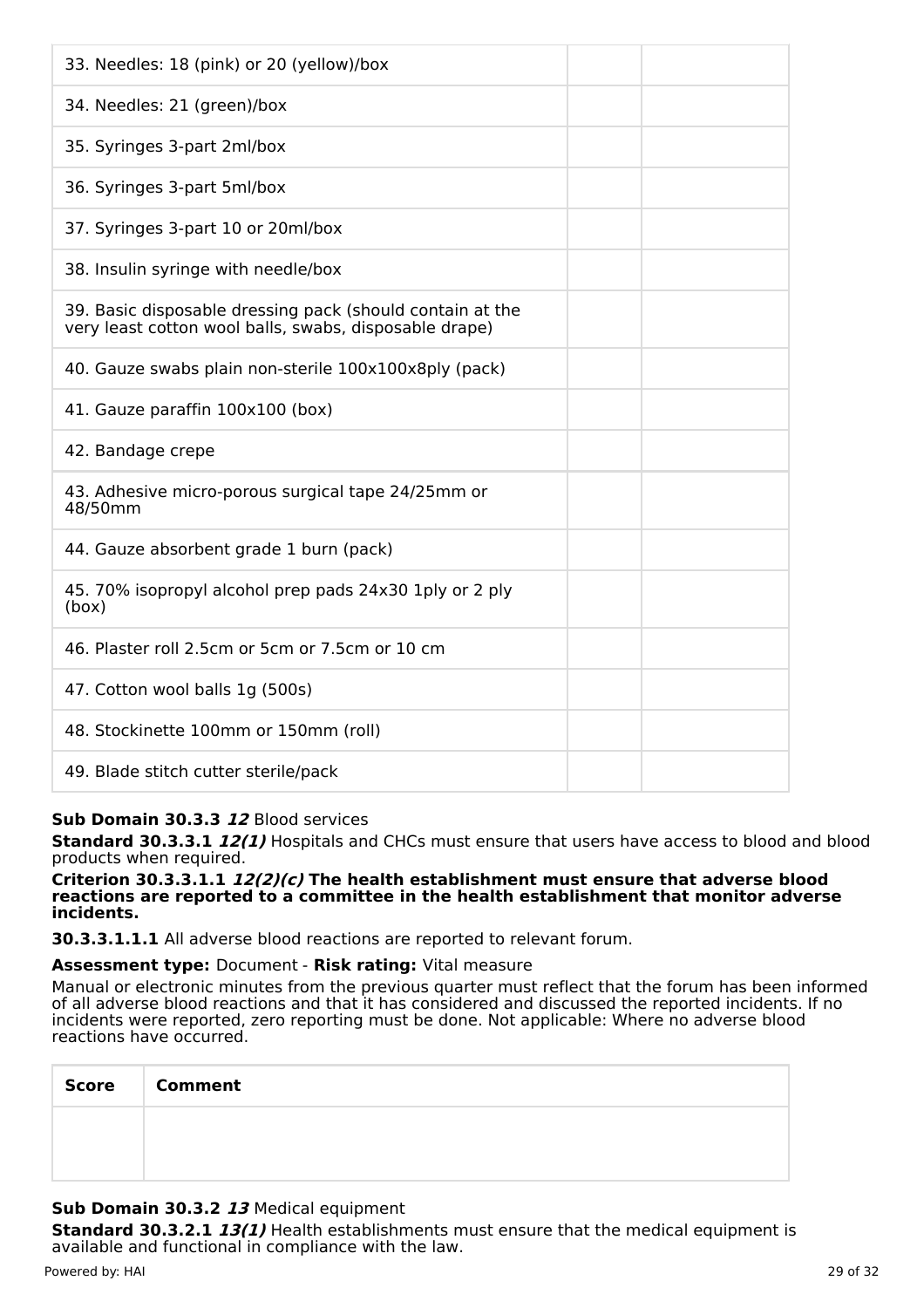#### **Criterion 30.3.2.1.1 13(2)(b) The health establishment must ensure that equipment is in accordance with the essential equipment list in all clinical service areas.**

**30.3.2.1.1.1** Functional essential medical equipment is available in the unit.

#### **Assessment type:** Observation - **Risk rating:** Vital measure

Inspect the unit to verify whether the equipment listed below is available and functional. Score 1 if the equipment is available and functional and 0 if not available or not functional. Score NA if the equipment is not required for the level of care provided.

| <b>Score</b> | <b>Comment</b> |
|--------------|----------------|
|              |                |
|              |                |

| <b>Aspects</b>                                                                                                                                                                                                                   | <b>Score</b> | Comment |
|----------------------------------------------------------------------------------------------------------------------------------------------------------------------------------------------------------------------------------|--------------|---------|
| 1. Diagnostic set (portable or wall mounted)                                                                                                                                                                                     |              |         |
| 2. Defibrillator with monitor on trolley                                                                                                                                                                                         |              |         |
| 3. Electrocardiograph (ECG) machine                                                                                                                                                                                              |              |         |
| 4. Glucometer                                                                                                                                                                                                                    |              |         |
| 5. Haemoglobinometer                                                                                                                                                                                                             |              |         |
| 6. Thermometer                                                                                                                                                                                                                   |              |         |
| 7. Nebuliser (Explanatory note: This can be a nebulising<br>machine or a nebuliser mask connected to oxygen point)                                                                                                               |              |         |
| 8. Spirometer, mechanical (adult)                                                                                                                                                                                                |              |         |
| 9. Spirometer, mechanical (paediatric)                                                                                                                                                                                           |              |         |
| 10. Drip hanger, wall or ceiling mounted.                                                                                                                                                                                        |              |         |
| 11. Drip stand mobile with double hook                                                                                                                                                                                           |              |         |
| 12. Infusion pump                                                                                                                                                                                                                |              |         |
| 13. Syringe pump 5ml to 50ml (if required)                                                                                                                                                                                       |              |         |
| 14. Resuscitation bag (adult)                                                                                                                                                                                                    |              |         |
| 15. Oxygen cylinder trolley                                                                                                                                                                                                      |              |         |
| 16. Oxygen flow meter, single                                                                                                                                                                                                    |              |         |
| 17. Stethoscope                                                                                                                                                                                                                  |              |         |
| 18. Refrigerator                                                                                                                                                                                                                 |              |         |
| 19. Vital signs monitor, portable - electrocardiograph (ECG),<br>non-invasive blood pressure (NIBP) machine, pulse,<br>peripheral capillary oxygen saturation (SpO2) machine,<br>temperature, respiration (haemodynamic monitor) |              |         |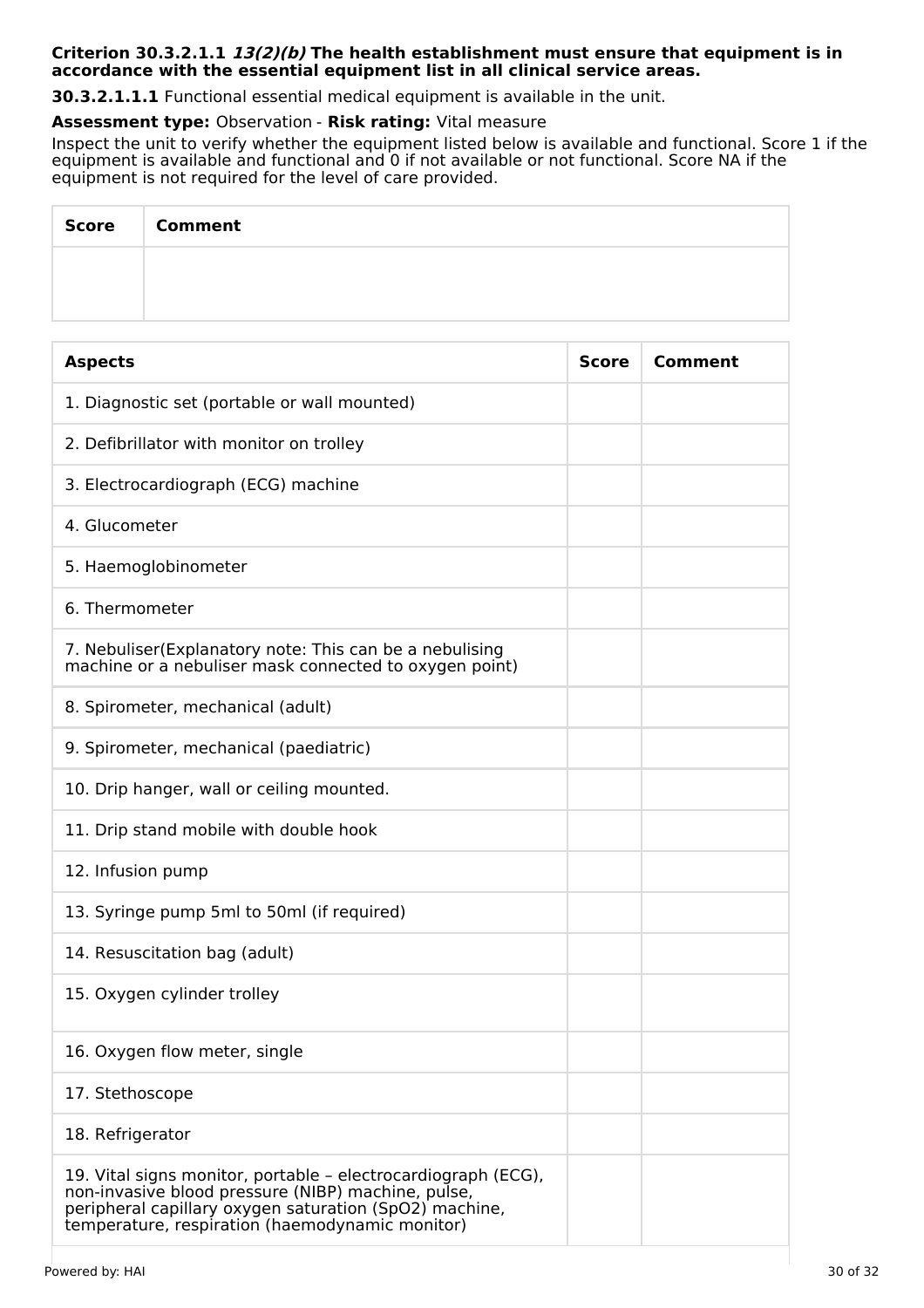| 20. Cuffs for blood pressure machine (paediatric, adult and<br>obese) |  |  |
|-----------------------------------------------------------------------|--|--|
|-----------------------------------------------------------------------|--|--|

# **Domain 30.4 GOVERNANCE AND HUMAN RESOURCES**

**Sub Domain 30.4.1 20** Occupational health and safety

**Standard 30.4.1.1 20(1)** The health establishment must comply with the requirements of the Occupational Health and Safety Act, 1993.

**Criterion 30.4.1.1.1 20(2)(b) Awareness of safety and security issues must be promoted**

**30.4.1.1.1.1** The emergency evacuation plan is prominently displayed.

#### **Assessment type:** Observation - **Risk rating:** Essential measure

The evacuation plan must include but is not limited to route/directions to be followed during evacuation, emergency exits and assembly point(s). This must be visibly displayed. Not applicable: Never

| <b>Score</b> | <b>Comment</b> |
|--------------|----------------|
|              |                |
|              |                |

**30.4.1.1.1.2** The healthcare personnel are familiar with the emergency evacuation procedure.

#### **Assessment type:** Staff interview - **Risk rating:** Essential measure

Interview three health care personnel to establish whether they are able to explain the evacuation procedure as illustrated in the evacuation plan. Score 1 if they explain the procedure as illustrated in the evacuation plan and 0 if not. Where no evacuation plan is available, this measure must be scored  $\Omega$ 

| Score | <b>Comment</b> |
|-------|----------------|
|       |                |
|       |                |

| <b>Aspects</b>            | <b>Score</b> | Comment |
|---------------------------|--------------|---------|
| 1. Healthcare personnel 1 |              |         |
| 2. Healthcare personnel 2 |              |         |
| 3. Healthcare personnel 3 |              |         |

# **Domain 30.5 FACILITIES AND INFRASTRUCTURE**

**Sub Domain 30.5.1 14** Management of buildings and grounds

**Standard 30.5.1.1 14(1)** The health establishment and their grounds must meet the requirements of the building regulations.

#### **Criterion 30.5.1.1.1 14(2)(b) The health establishment must as appropriate for the type of buildings and grounds of the establishment have a maintenance plan for buildings and the grounds.**

**30.5.1.1.1.1** No obvious safety hazards are observed during the visit.

# **Assessment type:** Observation - **Risk rating:** Vital measure

Inspect the surroundings for maintenance-related safety hazards in the unit, including but not limited to: loose electrical wiring, collapsing ceiling or roof, collapsing doors or any other type of safety hazards that represent a risk to the health and safety of personnel, users and visitors. Not applicable: Never